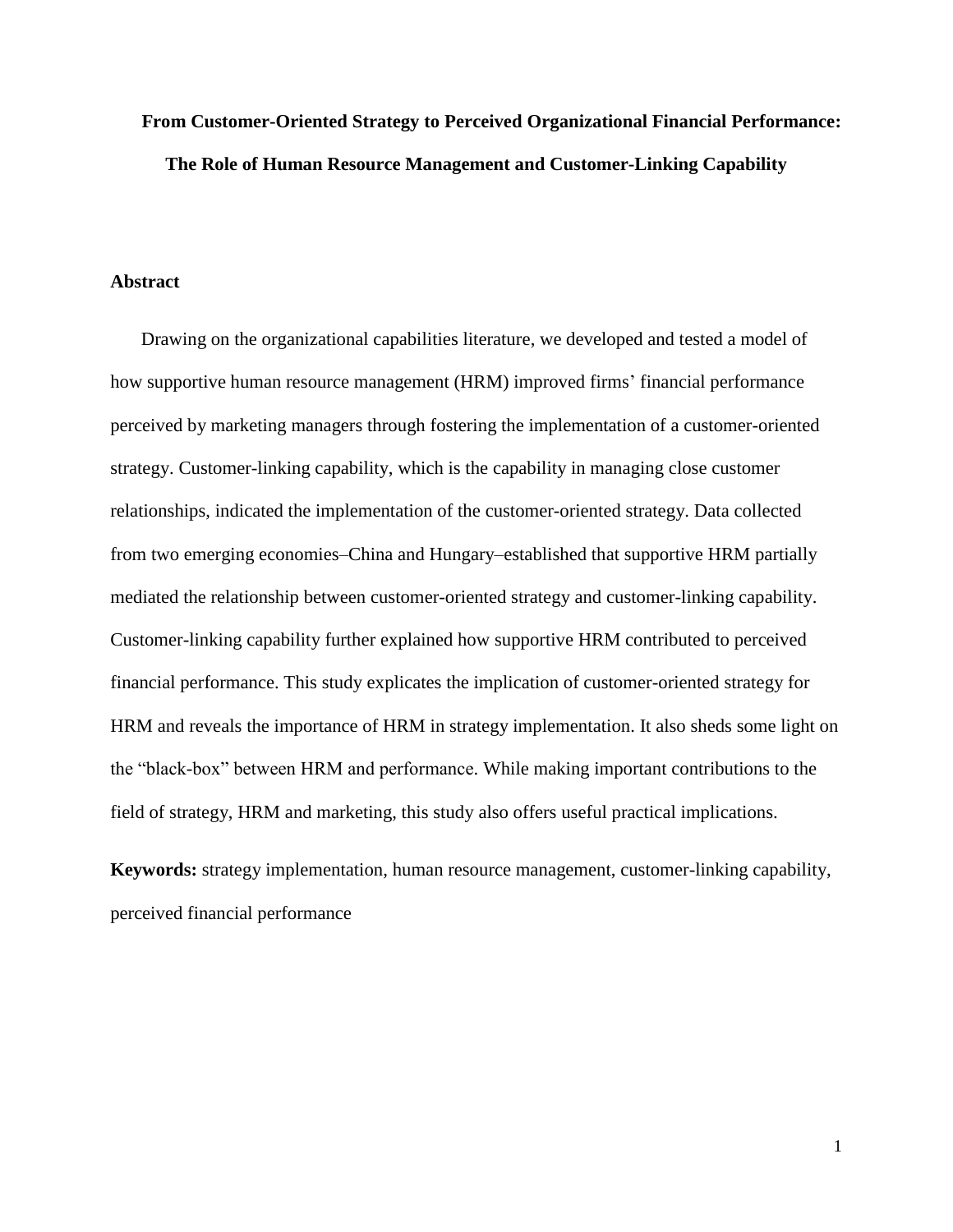Facing increasingly intense competition for market share, many firms have adopted a customer-oriented strategy. This strategy positions firms to stand out from their competitors through better satisfying customer needs and creating value for customers [\(Narver and Slater,](#page-37-0)  [1990\)](#page-37-0). Prominent firms that adopt such a strategy, such as Marriott, Xerox and Amazon, have realized that to fully release the value of a customer-oriented strategy, they need to mobilize its human resources [\(Noe, Hollenbeck, Gerhart and Wright, 2005;](#page-37-1) [Ulrich, 1992\)](#page-39-0). Therefore, they arrange their human resource management (HRM) accordingly. This bears testament to the assertion of HR scholars that the contribution of HRM to performance lies in its support for strategy implementation [\(Becker and Huselid, 2006;](#page-33-0) [Huselid, Becker and Beatty, 2005\)](#page-35-0). Human resources and their management arguably play a vital role in implementing customer-oriented strategy and creating satisfied customers, both in service and manufacturing sector [\(Liao and](#page-36-0)  [Subramony, 2008\)](#page-36-0). Satisfied customers in turn result in higher organizational profits [\(Heskett,](#page-35-1)  [Sasser and Schlesinger, 2003\)](#page-35-1).

To elucidate the perplexing question of how HRM can support a firm to implement its customer-oriented strategy and achieve high financial performance, most research has considered service climate [\(Hong, Liao, Hu and Jiang, 2013\)](#page-35-2) and employee outcomes [\(Chuang and Liao,](#page-34-0)  [2010;](#page-34-0) [Nishii, Lepak and Schneider, 2008\)](#page-37-2) as the intervening mechanisms. Different from these literatures, we derive our position from the organizational capabilities literature (e.g., [Amit and](#page-33-1)  [Schoemaker, 1993;](#page-33-1) [Barney, 1991;](#page-33-2) [Helfat and Winter,](#page-35-3) 2011; [Wernerfelt, 1984\)](#page-39-1). Capabilities are valuable organizational resources. They derive substantially from organizational experiences and are "home grown" [\(Helfat and Winter, 2011;](#page-35-3) [Makadok, 2001\)](#page-36-1). Capabilities constitute a key dimension of firm heterogeneity [\(Helfat and Winter, 2011;](#page-35-3) [Nelson and Winter, 1982\)](#page-37-3) and account for differences in firm performance. In this study we focus on customer-linking capability,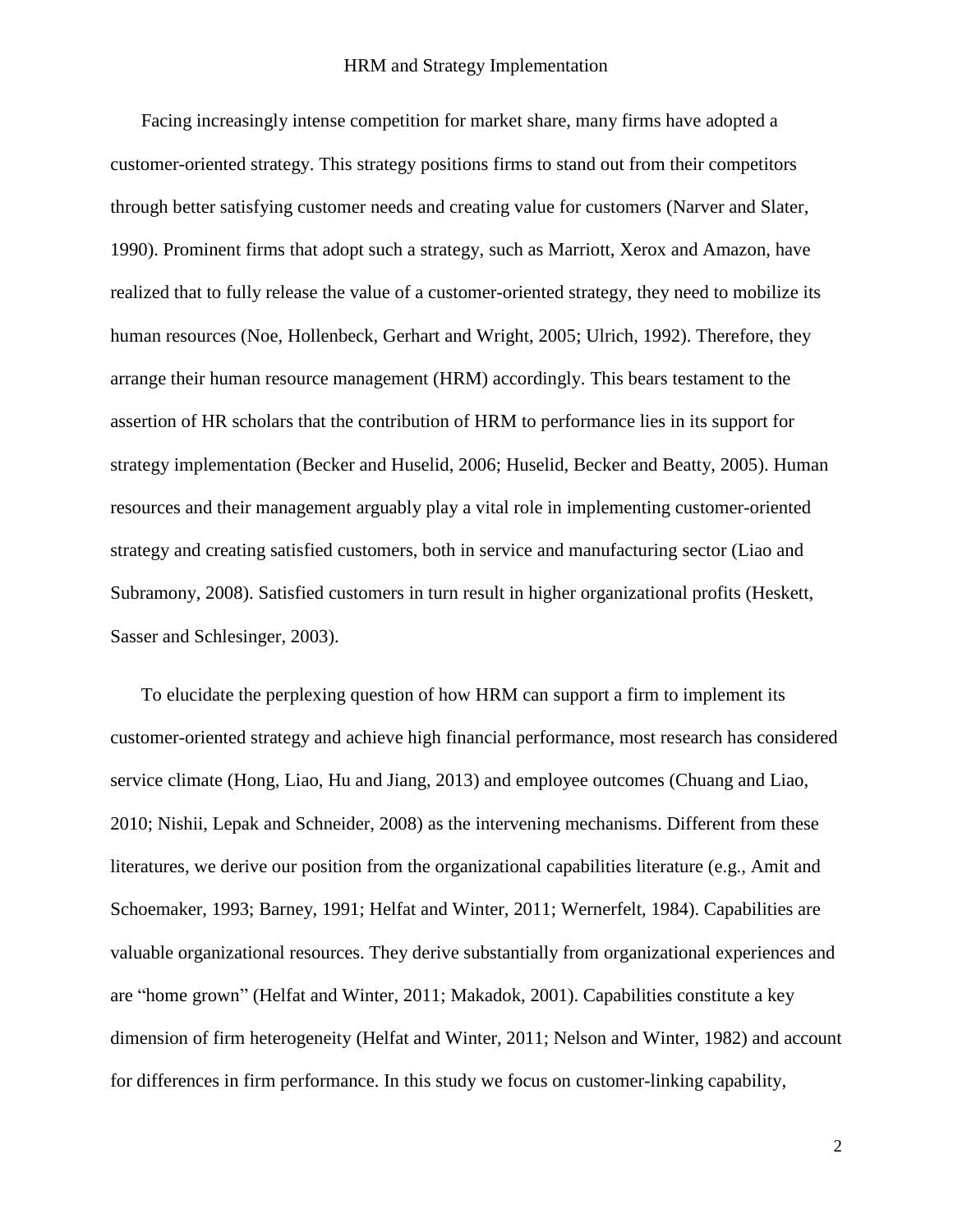defined as firm's capability in creating and maintaining close customer relationships [\(Day, 1994;](#page-34-1) [Hooley, Greenley, Cadogan and Fahy, 2005;](#page-35-4) [Rapp, Trainor and Agnihotri, 2010\)](#page-37-4). Close customer relationships are viewed as intangible firm-specific resources [\(Rapp et al., 2010;](#page-37-4) [Srivastava,](#page-38-0)  [Shervani and Fahey, 1998\)](#page-38-0) and generate high profits for firms [\(Heskett et al., 2003;](#page-35-1) [Storbacka,](#page-38-1)  [Strandvik and Grönroos, 1994\)](#page-38-1). Firms' capability in establishing and maintaining customer relationships (i.e., customer-linking capability) is asserted to be a key success factor for customer-oriented firms [\(Day, 1994;](#page-34-1) [Deshpandé, Farley and Webster Jr, 1993\)](#page-34-2).

Although well studied in the marketing literature (e.g., [Krasnikov, Jayachandran and Kumar,](#page-36-2)  [2009;](#page-36-2) [Payne and Frow, 2005\)](#page-37-5), there is a dearth of empirical research on customer-linking capability from an HRM perspective. Marketing scholars have stressed that interfunctional coordination is needed to create superior customer value [\(Narver and Slater, 1990\)](#page-37-0). HR scholars also argue and have shown that HRM supports the development of various organizational capabilities (e.g., [Kim and Lee, 2012;](#page-36-3) [Lado and Wilson, 1994;](#page-36-4) [Lopez-Cabrales, Valle and](#page-36-5)  [Herrero, 2006;](#page-36-5) [Morris and Snell, 2011;](#page-36-6) [Wei and Lau, 2010\)](#page-39-2). [Becker and Huselid \(2006\)](#page-33-0) further assert that building key organizational capabilities is an important way in which HRM impacts performance. Given the importance of customer-linking capability to firm performance and the established relationships between HRM and a number of organizational capabilities, there is a need to examine whether HRM enhances firms' customer-linking capability and thereby translates a customer-oriented strategy into financial performance.

This study aims to fill this gap. Based on the organizational capabilities theory, we investigate the role of HRM in converting a customer-oriented strategy into customer-linking capability and thereby improving financial performance perceived by marketing managers. In doing this, we also explicate the implications of customer-oriented strategy for HRM. With this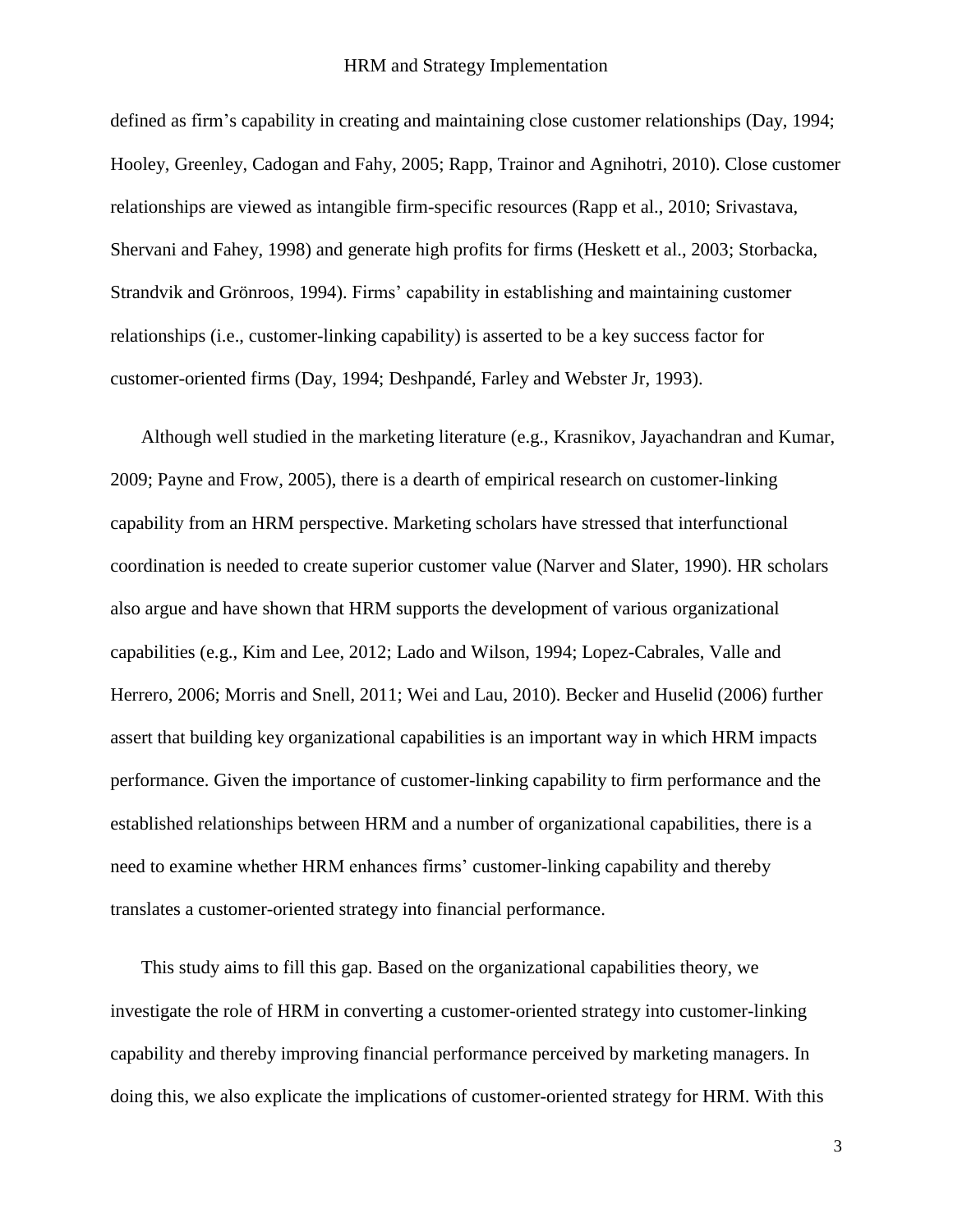study we expect to make several contributions. First, it connects with growing interest in HRM's role in fostering strategy implementation [\(Becker and Huselid, 2006;](#page-33-0) [Buller and McEvoy, 2012;](#page-33-3) [Huselid et al., 2005\)](#page-35-0) and contributes to the broader literature of strategy process [\(Hutzschenreuter](#page-36-7)  [and Kleindienst, 2006\)](#page-36-7). In contrast to strategy formulation, which often involves only management, strategy implementation entails the involvement of employees in order to develop strategic capabilities to enact organizational goals, where HRM plays a central role [\(Buller and](#page-33-3)  [McEvoy, 2012;](#page-33-3) [Paauwe, 2004\)](#page-37-6).

Second, this study sheds light on how and why HRM develops customer-linking capability and adds value to organizational performance. Researchers assert that heterogeneity in HRM accounts for performance difference [\(Barney and Wright, 1998\)](#page-33-4). Building on the organizational capabilities literature, we elaborate on how heterogeneity in HRM leads to heterogeneity in organizational capabilities. Organizational capabilities address the static problem in the original RBV [\(Helfat and Peteraf, 2003\)](#page-35-5) and are claimed to be more critical to organizations than HRM itself [\(Park, Gardner and Wright, 2004\)](#page-37-7). This study thus contributes to opening the "black box" between HRM and performance. Particularly, this study is one of the first to investigate customer-linking capability as a mediator between HRM and organizational financial performance.

Third, by investigating the implications of customer-oriented strategy for HRM, this study reinvigorates research on the antecedents of HRM. Strategy represents a firm's positioning within a competitive environment. It implies what kind of HRM and organizational capabilities are needed to accomplish organizational goals [\(Chadwick and Cappelli, 1999\)](#page-34-3). However, the relationship between strategy and HRM has received less attention in recent years and researchers have called for more research on it [\(Zhao and Chadwick, 2014\)](#page-39-3). Our study answers this call.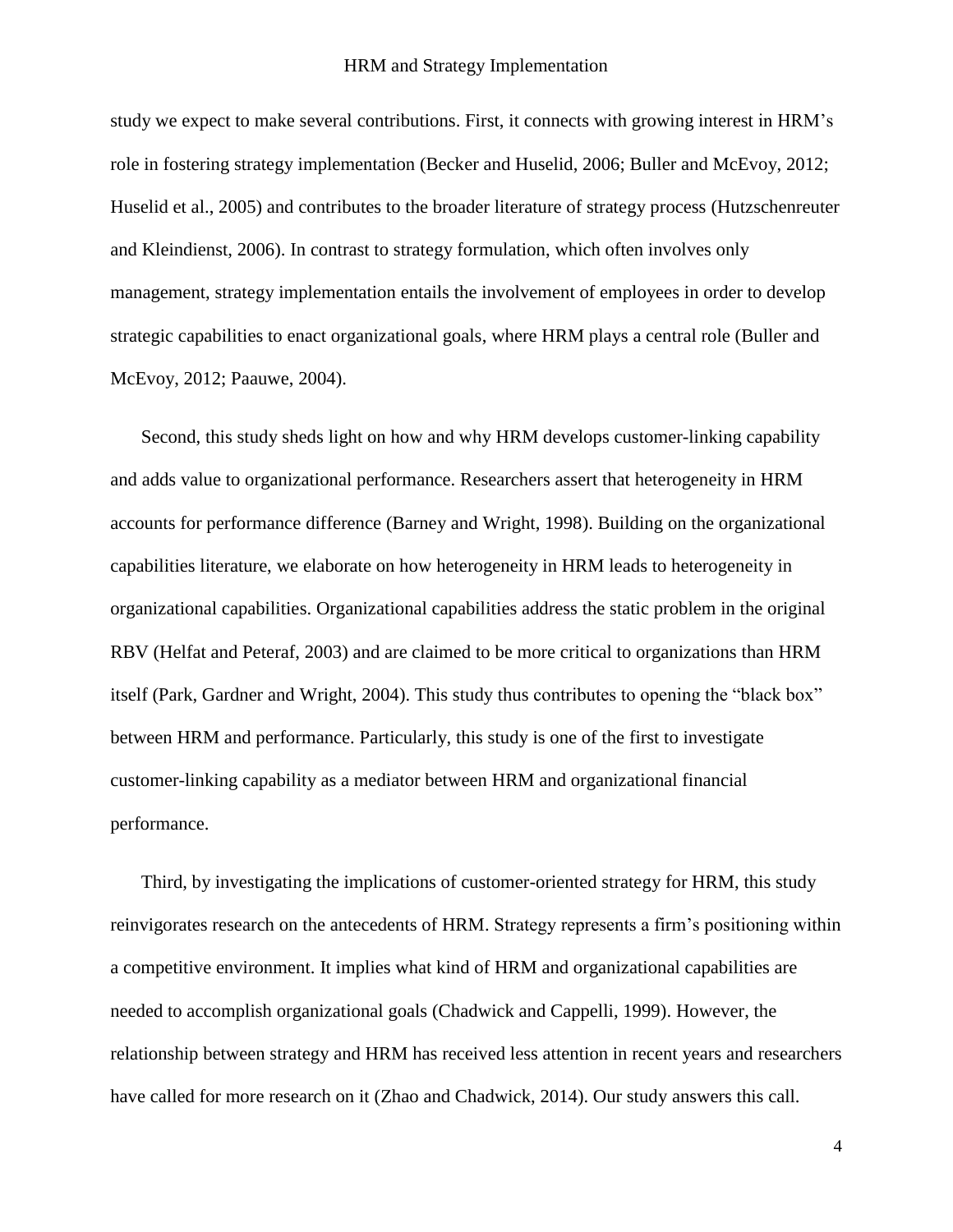The remainder of this paper is organized as follows: First, relevant literature is reviewed and hypotheses are proposed. Second, the sampling, data collection procedures and results in two transitional economies–China and Hungary–are presented respectively. The paper concludes with a discussion of the theoretical and practical implications of this research, as well as its limitations.

## **Theoretical Framework and Hypotheses**

In recent years it has been increasingly recognized that firms' ability to implement a strategy varies substantially and is, in itself, a valuable resource [\(Barney, 2001\)](#page-33-5). Because a wisely made strategic choice has little value unless it is effectively implemented [\(Noble, 1999\)](#page-37-8), there has been increased interest in the factors that determine the success of strategy implementation. HR scholars argue that HRM supports strategy implementation [\(Becker and Huselid, 2006;](#page-33-0) [Huselid](#page-35-0)  [et al., 2005;](#page-35-0) [Porter, 1985;](#page-37-9) [Schuler and Jackson, 1987\)](#page-38-2) or enables a range of strategic options [\(Paauwe, 2004\)](#page-37-6). While the importance of HRM in strategy implementation has been broadly recognized, few studies have directly tested the role of HRM in strategy implementation. In most studies HRM is examined as a moderator between a generic positioning strategy (which is different from strategy implementation) and organizational performance (e.g., [Guthrie, Spell and](#page-35-6)  [Nyamori, 2002;](#page-35-6) [Youndt, Snell, Dean and Lepak, 1996\)](#page-39-4). In other studies, the implication of a positioning strategy for HRM and performance was examined, without invoking the strategy implementation concept (e.g., [Bae and Lawler, 2000;](#page-33-6) [Camps and Luna-Arocas, 2012\)](#page-33-7). The paucity of research explicitly addressing the role of HRM in strategy implementation has led Becker and Huselid [\(2006\)](#page-33-0) to call for "a new emphasis on strategy implementation as the focal mediating construct in SHRM" (p. 899). Further, they propose organizational capabilities as appropriate operationalization of strategy implementation.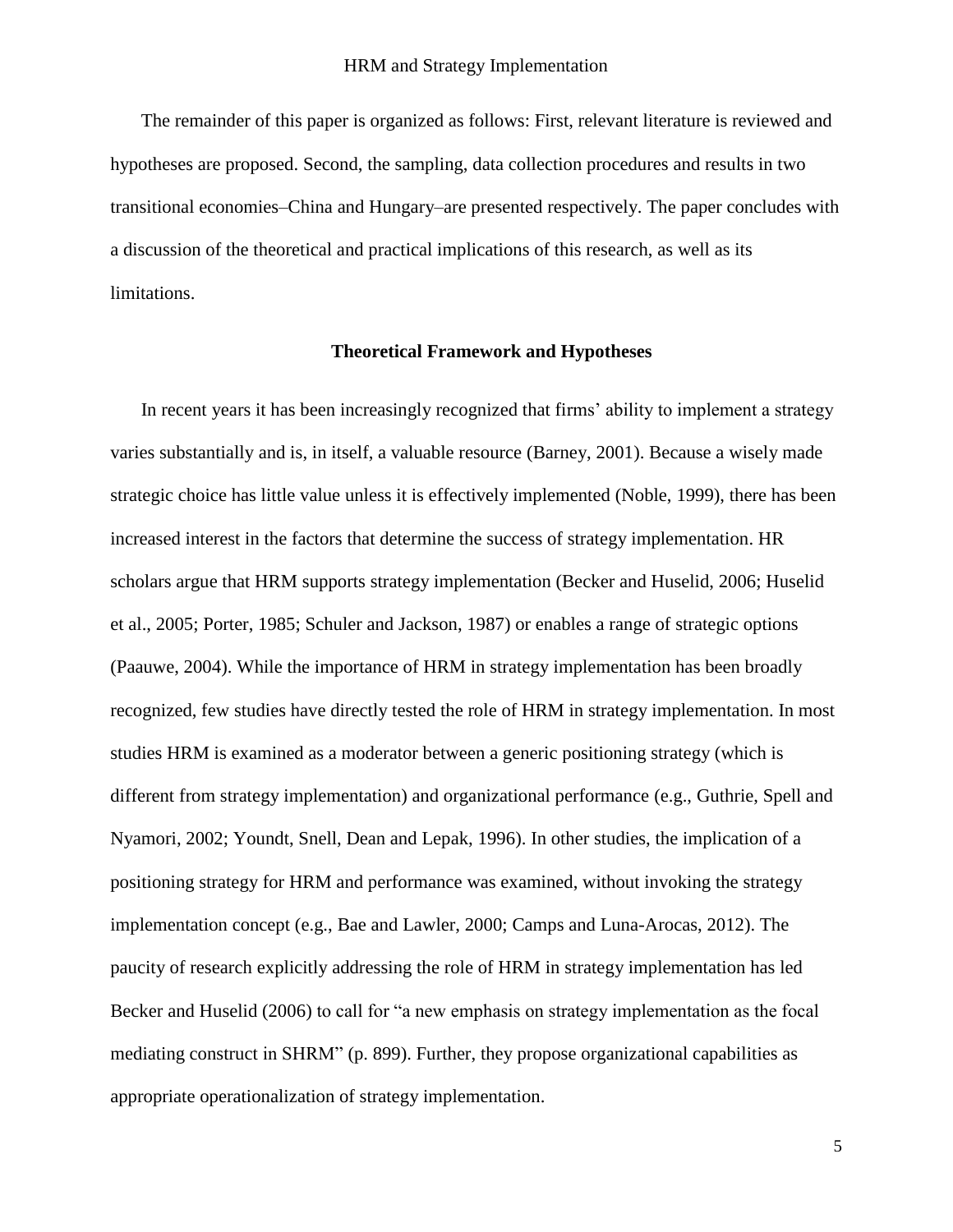Organizational capabilities theory is an extension of the original RBV. The original RBV views heterogeneity in resource *possession* as fundamental in explaining firm performance. Resources that are rare, valuable, inimitable, and non-substitutable provide the basis for sustained competitive advantage [\(Barney, 1991;](#page-33-2) [Wernerfelt, 1984\)](#page-39-1). In contrast, organizational capabilities refer to "a firm's capacity to *deploy* resources, usually in combination, using organizational processes, to effect a desired end" [\(Amit and Schoemaker, 1993, italic added\)](#page-33-1). In particular, organizational capabilities contain a dynamic element. The recombination and reconfiguration of resources may allow firms to address changing environment [\(Teece, Pisano and Shuen, 1997\)](#page-38-3). Although in theory capabilities can be distinguished between operational and dynamic capabilities–the former maintains, while the latter alters the status quo, it is hard to draw a bright line between the two, because even operational capabilities may cause significant change over long run and some capabilities may serve dual-purpose [\(Helfat and Winter, 2011\)](#page-35-3).

The notion of capabilities has a close connection with strategy implementation. Capabilities are defined in relation to concrete business processes [\(Eisenhardt and Martin, 2000\)](#page-34-4). They represent a firm's capacity to perform a particular activity in a reliable and at least minimally satisfactory fashion [\(Helfat et al., 2007;](#page-35-7) [Helfat and Winter, 2011\)](#page-35-3). Therefore, they are directly related to strategy implementation and could be its appropriate operationalization. On the contrary, simply choosing a generic strategic positioning does not imply its implementation or any particular capabilities [\(Barney, 2001;](#page-33-5) [Porter, 1996\)](#page-37-10). Because organizational capabilities are developed over time through interactions across a firm's resources, they are firm-specific and inimitable [\(Teece et al., 1997\)](#page-38-3). Some proponents thus claim that capabilities are the "best" source of sustainable competitive advantage [\(Prahalad and Hamel, 1990;](#page-37-11) [Treacy and Wiersema, 1993\)](#page-39-5).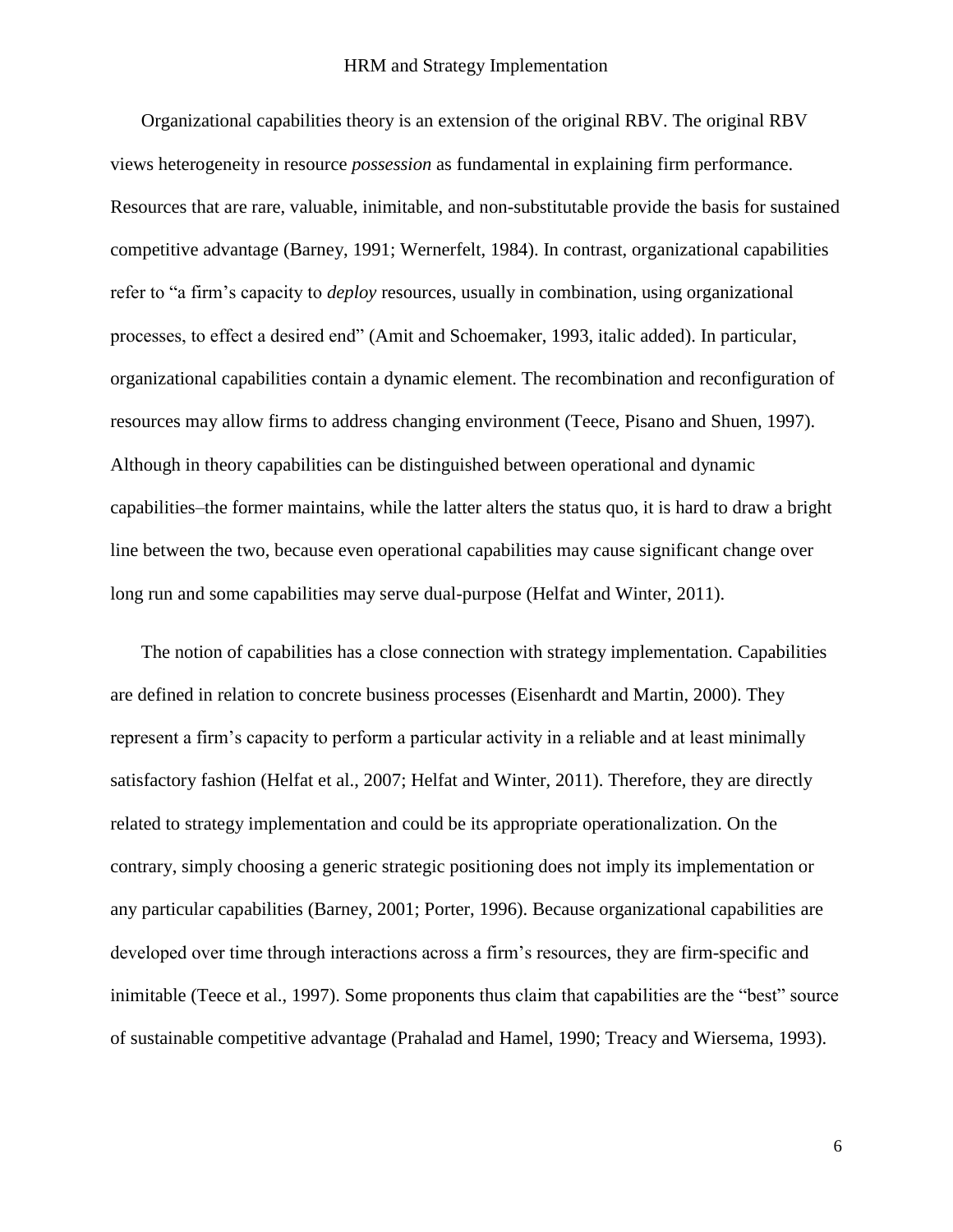## **Customer-oriented strategy and customer-linking capability**

Positioning strategy represents fundamental choices about organizational intentions to address environmental contingencies. It implies the capabilities and resources needed to realize these intentions [\(Chadwick and Cappelli, 1999\)](#page-34-3). A customer-oriented strategy intends to create and capture value by satisfying customer needs better than their competitors. It extends the traditional product-centric logic by emphasizing the whole customer experience, from sale to maintenance and expansion [\(Davenport, Harris and Kohli, 2001\)](#page-34-5). In order to realize this strategic intention, firms need to keep the quality of their products and services at a satisfactory level and be responsive to customer needs [\(Ruekert, 1992\)](#page-38-4). Customer-linking capability is essential in this process.

Customer-linking capability refers to a firm's ability to create, maintain and enhance intimate relationships or "bonds" with customers [\(Hooley et al., 2005\)](#page-35-4). The emphasis on customer relationships within marketing started in 1980s when the marketing paradigm began to shift from a goods-dominant view towards a service-dominant view [\(Berry, 1983;](#page-33-8) [Grönroos, 1994;](#page-35-8) [Gummesson, 1994\)](#page-35-9). The former paradigm emphasizes tangible goods and marketing activities that add utility to the goods, whereas in the latter paradigm intangible exchange processes and relationships are central [\(Harker and Egan, 2006;](#page-35-10) [Vargo and Lusch, 2004\)](#page-39-6). Marketing researchers realize that relationships have a major impact on customer perceived value of purchase and their satisfaction. Long-lasting customer relationships on one hand give firms the opportunity to systematically collect customer information through repeated interactions. This allows firms to develop deep understanding of customer needs and improve their products and services to satisfy these needs [\(Mithas, Krishnan and Fornell, 2005\)](#page-36-8). On the other hand, customer relationships provide unique interpersonal value for customers [\(Payne and Holt, 2001\)](#page-37-12). Long-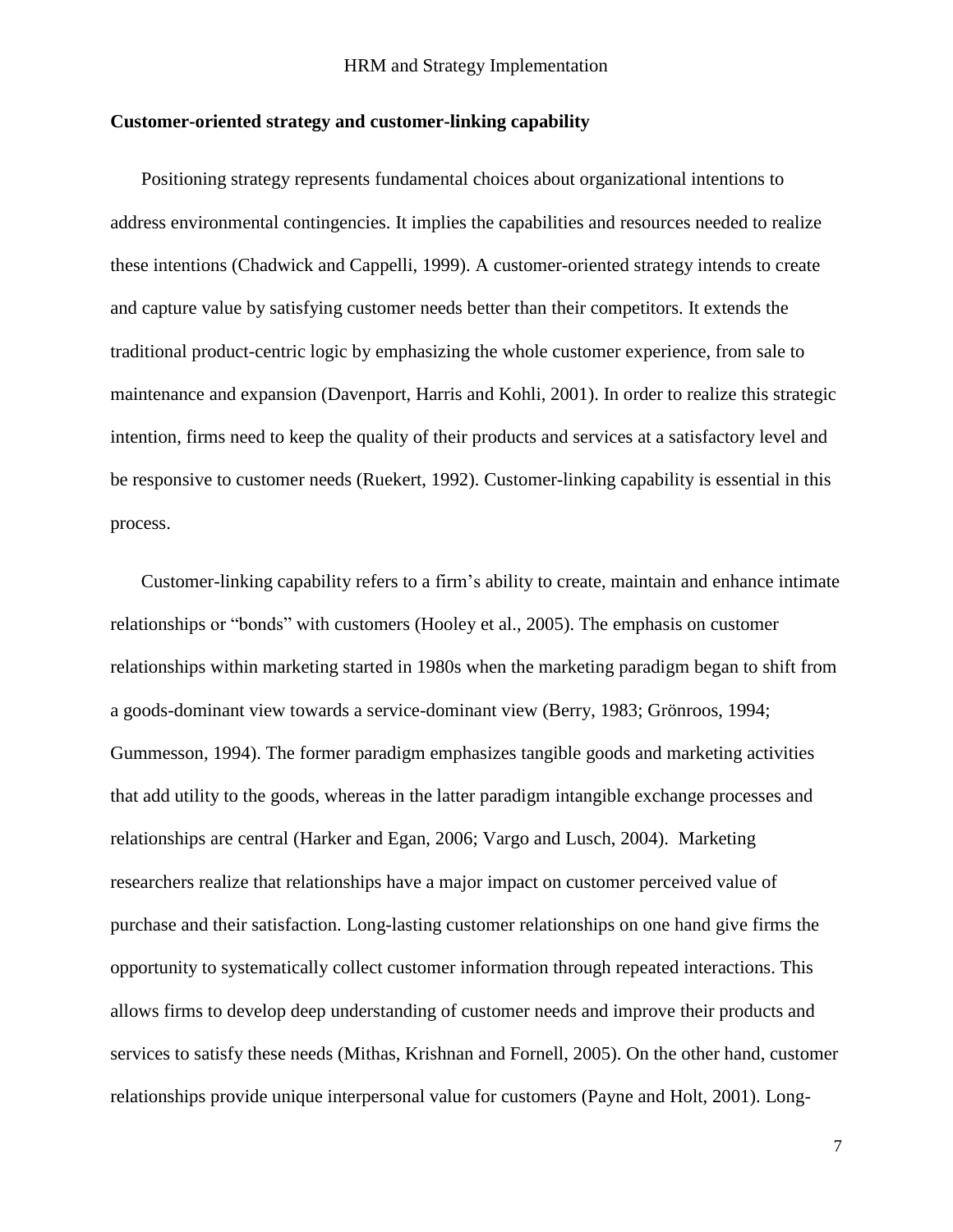term relationships signal an organization's loyalty to its customers and engender trust on the side of customers [\(Gremler, Gwinner and Brown, 2001\)](#page-34-6).

Because a crucial dimension of strategy is its intentionality, that is, organizational actors have discretions to act strategically towards a goal [\(Chadwick and Cappelli, 1999\)](#page-34-3), strategy would significantly influence an organization's resource allocation. Directed by a customer-oriented strategy, firms are likely to intentionally allocate resources in favour of customers. Given the accumulated evidence on the importance of customer relationships in delivering customer value, we expect that firms adopting a customer-oriented strategy would allocate their resources toward building customer-linking capability and thus possess higher such capability. Formally:

*H1: A firm's customer-oriented strategy is positively related to its customer-linking capability.* 

#### **HRM as a mediator between customer-oriented strategy and customer-linking capability**

A customer-oriented strategy does not automatically turn into customer-linking capability. Employees are the actors that ultimately implement a firm's strategy. Both front-line and backstage employees engage in generating good customer relationships and creating satisfied customers [\(Swift, 2000\)](#page-38-5). Although the front-line employees might have a more direct effect, backstage employees also influence customer relationships by affecting the quality of the products and providing reliable support to front-line employees [\(Levitt, 1969;](#page-36-9) [Liao and](#page-36-0)  [Subramony, 2008\)](#page-36-0). For instance, the relationship between a hotel and a hotel guest is not only determined by the receptionist who comes into direct contact with the guest. The cleaner can also influence the relationship in an indirect way. If the hotel room is not clean, the customer might terminate the relationship with the hotel, however good the receptionist's service is. Thus, to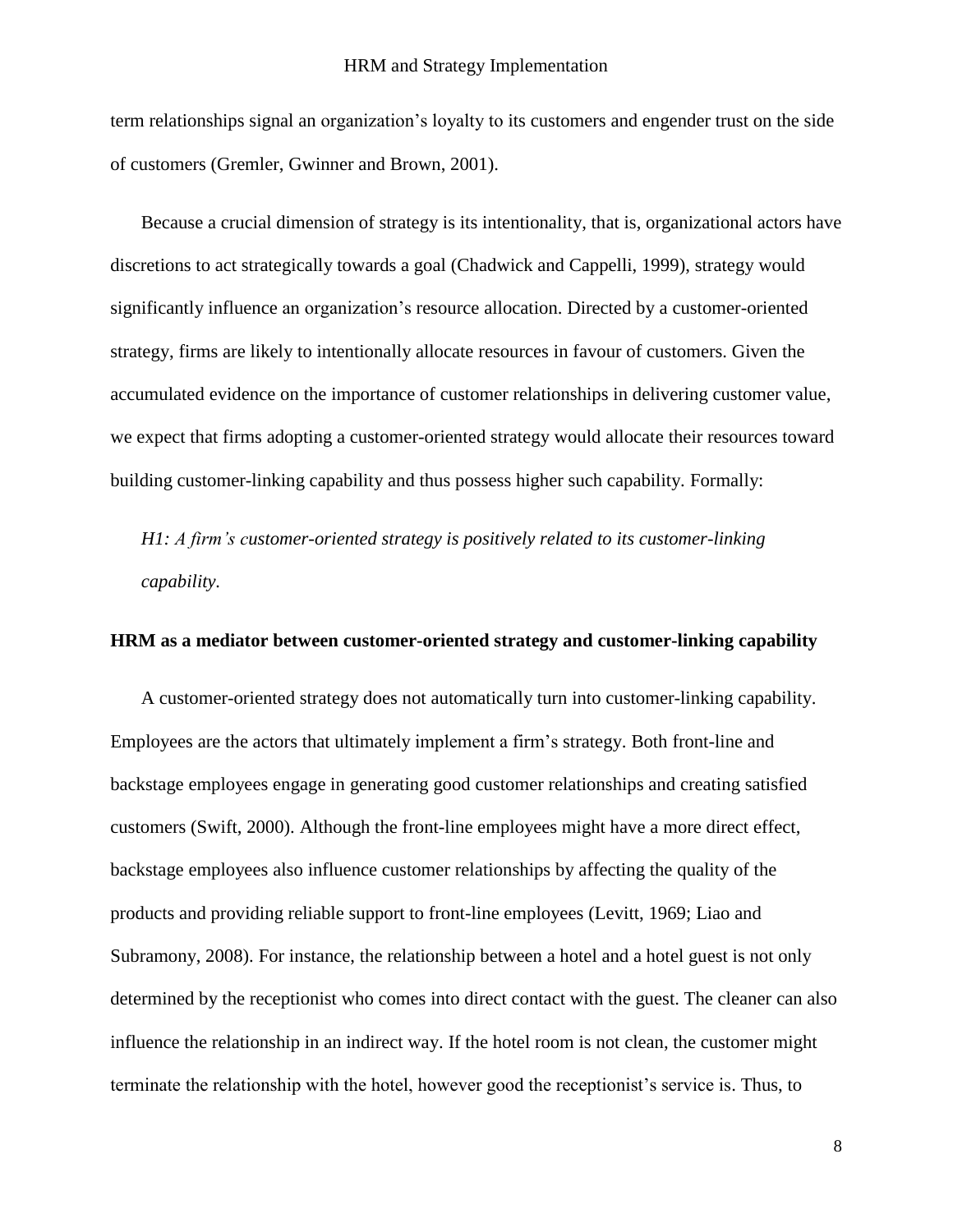successfully implement a customer-oriented strategy and develop customer-linking capability, both frontline and backstage employees need to be mobilized.

Supportive HRM practices, which are HRM practices that take care of employees' well-being and facilitate their task completion, may well support a customer-oriented strategy. Researchers and practitioners have long argued that customer satisfaction is premised by employee satisfaction [\(Nishii et al., 2008;](#page-37-2) [Schneider and Bowen, 1985;](#page-38-6) [Ulrich, 1992\)](#page-39-0). A meta-analysis further corroborates this statement by finding a positive correlation of .32 between employee and customer satisfaction based on a large sample [\(Harter, Schmidt and Hayes, 2002\)](#page-35-11). Organizational support is essential to attaining employee satisfaction, as it signals that organization values employees' contribution and cares about their well-being [\(Einsenberger, Cummings, Aemeli and](#page-34-7)  [Lynch, 1997;](#page-34-7) [Riggle, Edmondson and Hansen, 2009\)](#page-37-13). Supportive HRM practices can communicate these values [\(Allen, Shore and Griffeth, 2003\)](#page-33-9). For example, performance appraisals which have a developmental instead of evaluative focus imply organizational investment in employees' growth and development and solicit employee cooperation [\(Boswell](#page-33-10)  [and Boudreau, 2002\)](#page-33-10). Employee communication practices such as regular staff meetings provide opportunities for employees' input and participation in decision-making [\(Smidts, Pruyn and Van](#page-38-7)  [Riel, 2001\)](#page-38-7). Similarly, managers' enquiries of employees' feelings about their work and attitude surveys show management's receptiveness to employee voices. Feeling supported by the organization and satisfied with their work environment, employees will exhibit pro-social behaviours [\(Nishii et al., 2008\)](#page-37-2). In customer-oriented firms, these behaviours are likely to be exhibited as helping behaviours towards customers. Furthermore, these practices can assist employees in completing their tasks by identifying areas for individual and organizational improvement. For instance, in developmental performance appraisal, the competencies and skills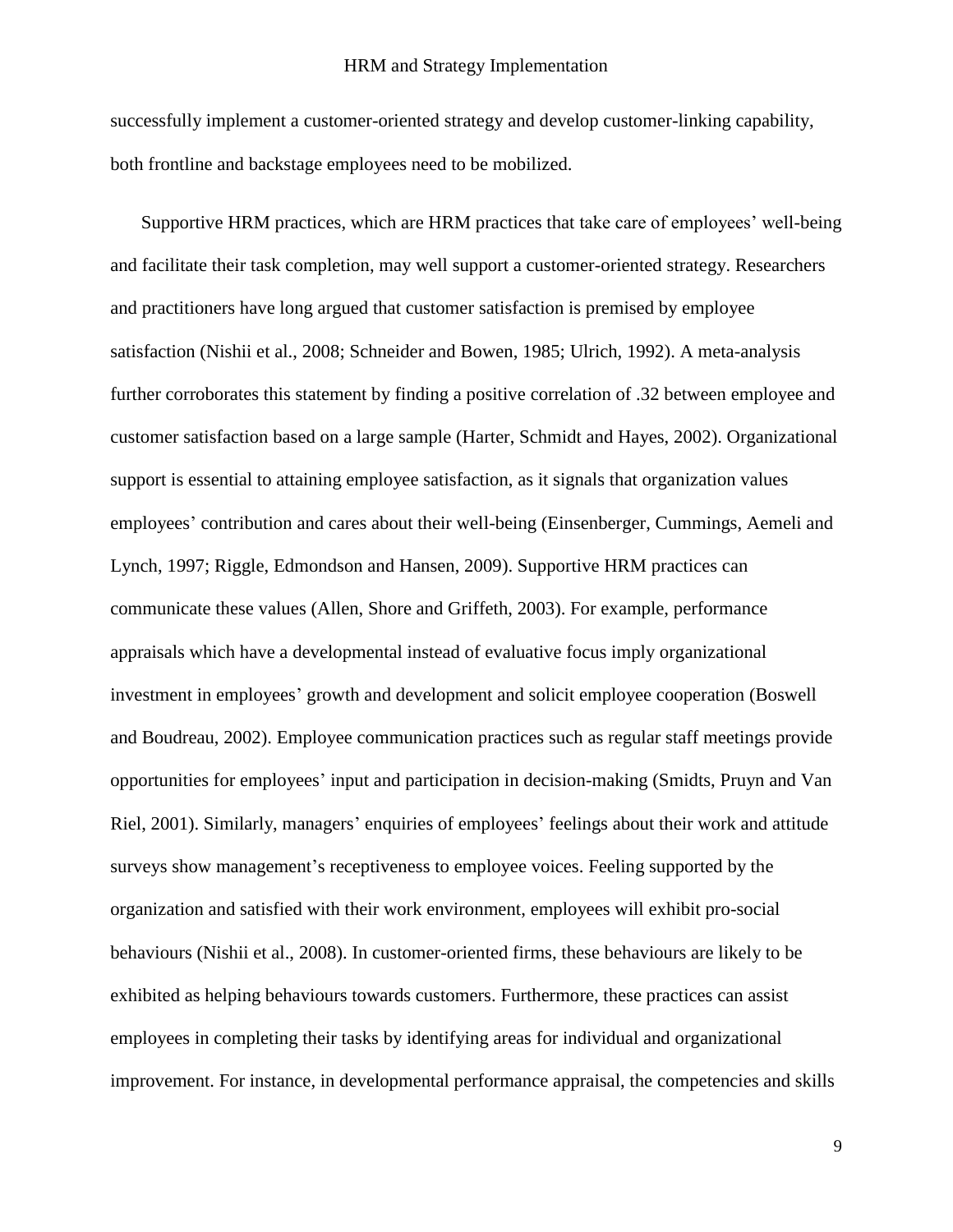needed to support customers can be identified and corresponding developmental support can be provided. At staff meetings issues of dealing with customer complaints or improving product features can be discussed. Thus, supportive HRM provides a good fit with the customer-oriented strategy.

Employee perceived support and satisfaction are essential to the development of customerlinking capability. Customer-linking capability entails gaining deep understanding of customer needs through extensive communication and satisfying these needs through products and service [\(Day, 1994;](#page-34-1) [Rapp et al., 2010\)](#page-37-4). Although nowadays technology is extensively used to collect transaction data, this should be complemented by "human" data, which is the data collected through communication with customers [\(Davenport et al., 2001\)](#page-34-5). Satisfied employees are more likely to proactively engage with customers, probe customer needs and provide better service [\(Schneider and Bowen, 1995;](#page-38-8) [Schneider et al., 2005;](#page-38-9) [Schneider, White and Paul, 1998\)](#page-38-10). In companies which truly understand the customers, data collected from customers is further passed on to engineers and product developer for analysis [\(Davenport et al., 2001\)](#page-34-5). Supportive HRM practices also motivate and help these backstage employees to complete their tasks, which ultimately serve to satisfy the customers and enhance customer relationships.

Like any other organizational capability, the development of customer-linking capability entails the recombination of multiple resources [\(Makadok, 2001\)](#page-36-1). However, because other resources (such as technology) by themselves are incapably of managing customer relationships [\(Rigby, Reichheld and Schefter, 2002\)](#page-37-14), human resource–the only resource that has free will–must be mobilized [\(Chadwick and Dabu, 2009\)](#page-34-8). Supportive HRM provides a good fit with the customer-oriented strategy and is essential to the development of customer-linking capability. We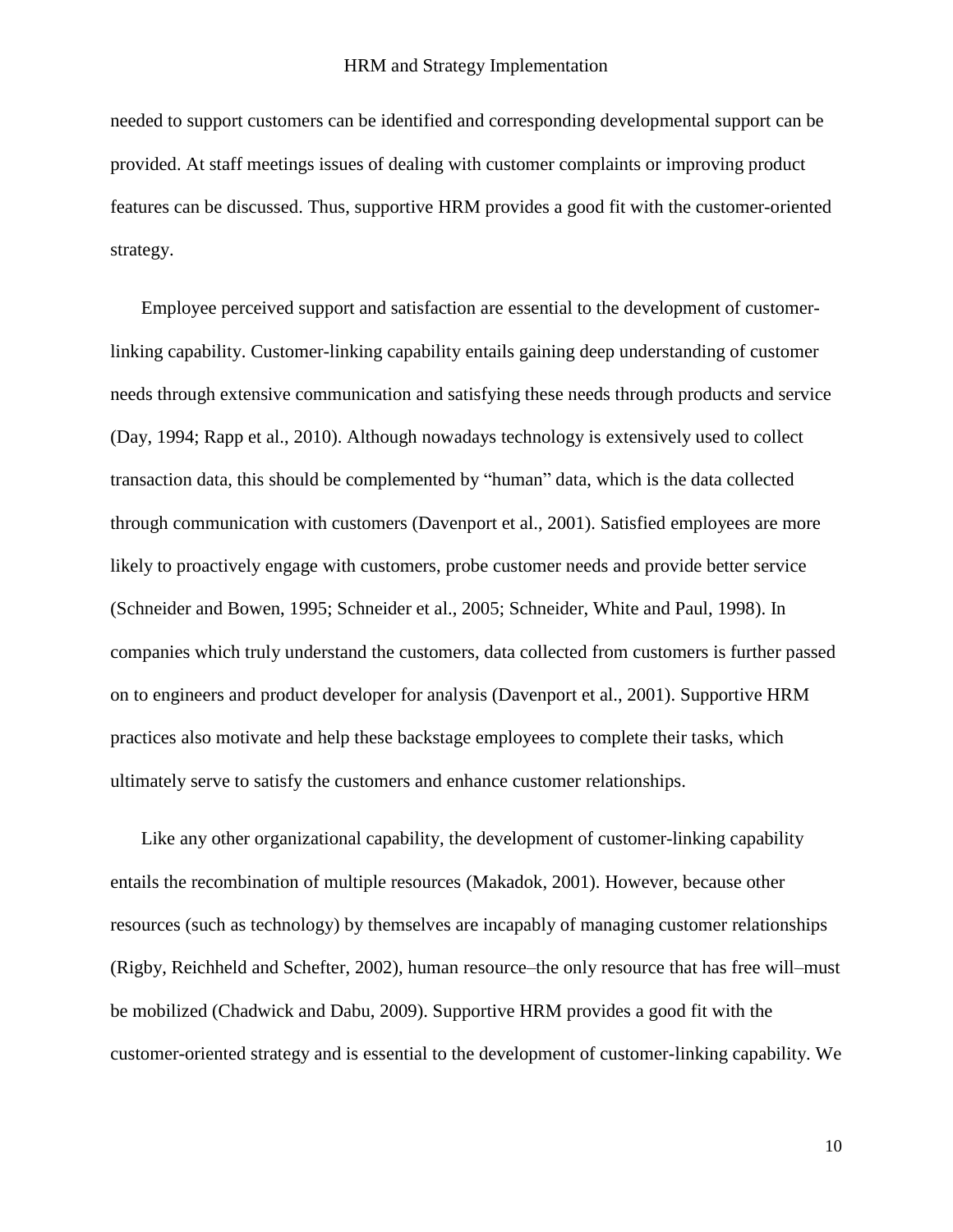expect that it will help to turn customer-oriented strategy into customer-linking capability. Therefore, we propose:

*H2: Supportive HRM mediates the relationship between customer-oriented strategy and customer-linking capability.* 

## **Customer-linking capability and organizational financial performance**

In the term of [Helfat and Winter \(2011\),](#page-35-3) customer-linking capability may serve "dualpurpose" of being operational and dynamic capabilities. On the one hand, maintaining and enhancing relationships with existing customers retains a firm's current customer base and enables a firm to continue the way it makes a living. On the other hand, tracking the evolving needs of existing customers through established relationships and creating relationships with new customers allows a firm to develop better products and services and generate new sources of income [\(Davenport et al., 2001;](#page-34-5) [Nambisan, 2002\)](#page-36-10).

Through an organizational capabilities theory lens, the formation of customer-linking capability is causally ambiguous [\(Guenzi and Troilo, 2006;](#page-35-12) [Rapp et al., 2010\)](#page-37-4). Although it is known that the development of customer-linking capability relies on multiple resources including human resources, the configuration of these resources is less clear. Also, much flexibility is needed in dealing with customer requirements. What constitutes good customer-linking practices may not be clearly articulated or fully specified, but relies on shared understanding or experiences within an organization [\(Gibbons and Henderson, 2012\)](#page-34-9). Good customer relationships are also cultivated over long run. Customers likely only develop trust in a firm after several repeated transactions. These features of customer-linking capabilities mean that it cannot be easily imitated, at least not within a short time. The dynamic component of customer-linking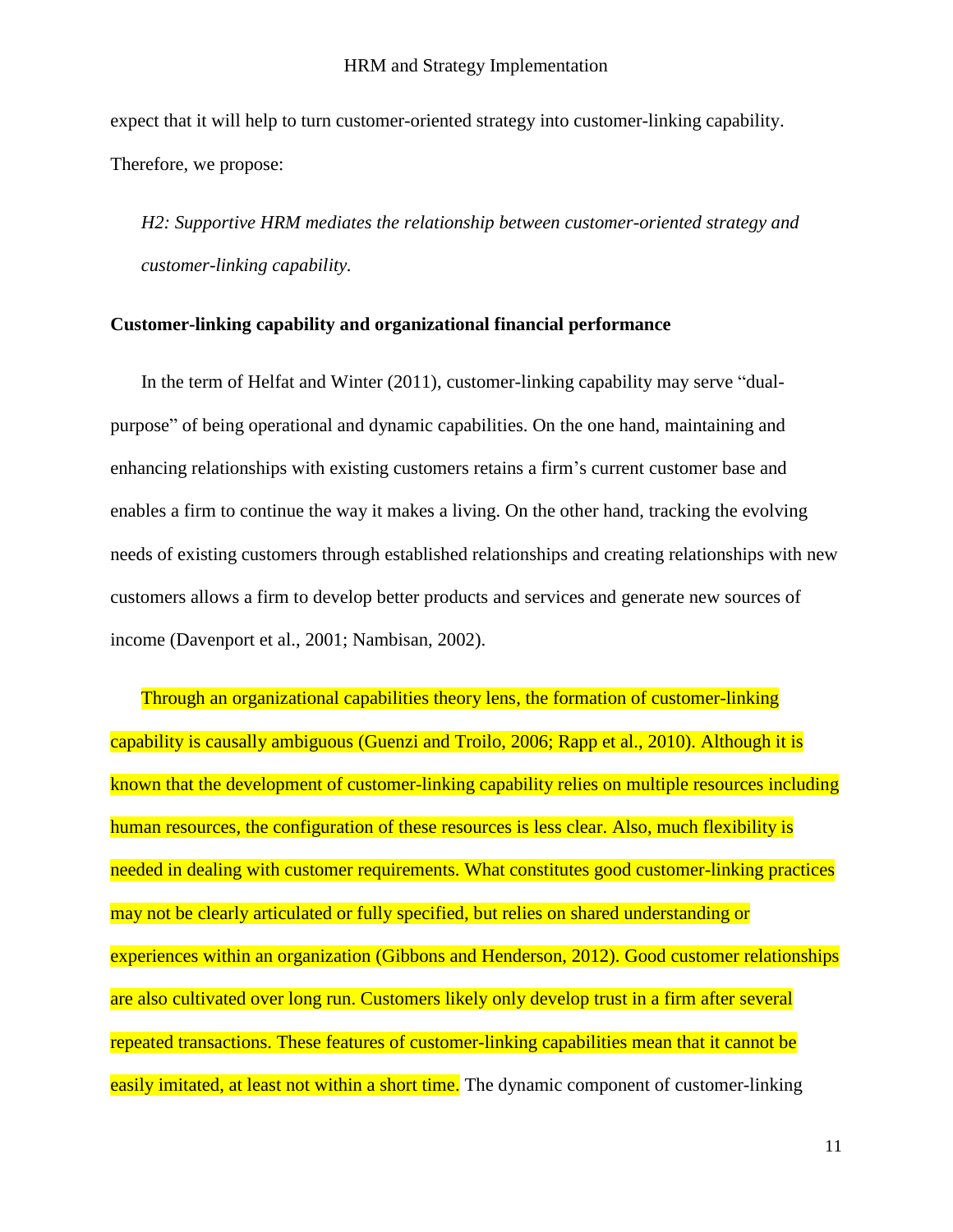capability further confers firms the ability to capture changing customer needs and reconfigure its products and services to counterbalance the negative effects of environmental dynamism [\(Ambrosini, Bowman and Collier, 2009;](#page-33-11) [Easterby-Smith, Lyles and Peteraf, 2009\)](#page-34-10). Therefore, we propose that customer-linking capability has the potential to create sustained competitive advantage and contribute to a firm's bottom line.

*H3: A firm's customer-linking capability is positively related to its financial performance.* 

# **Customer-linking capability as a mediator between HRM and financial performance**

Given the relationship between supportive HRM and customer-linking capability and that between customer-linking capability and financial performance, we further propose that customer-linking capability serves as an intermediary linkage between supportive HRM and financial performance. Supportive HRM elicits appropriate employee attitudes and behaviours which constitute the micro-foundations of customer-linking capability. Customer-linking capability in turn secures existing customers and creates new customers for firms to derive profits [\(Davenport et al., 2001\)](#page-34-5). Without customer-linking capability, supportive HRM practices might not directly contribute to financial performance. Instead, because customers are the ultimate source of firm incomes [\(Heskett et al., 2003\)](#page-35-1), supportive HRM likely contributes to financial performance by developing firms' customer-facing capabilities.

Although various mechanisms have been explored to explain the relationship between HRM and financial bottom line [\(Lepak, Takeuchi, Erhardt and Colakoglu, 2006\)](#page-36-11), customer-linking capability has not been investigated despite its well-recorded contribution to financial outcomes in the marketing literature [\(Storbacka et al.,](#page-38-1) 1994). Integrating the HRM and marketing literature, we propose: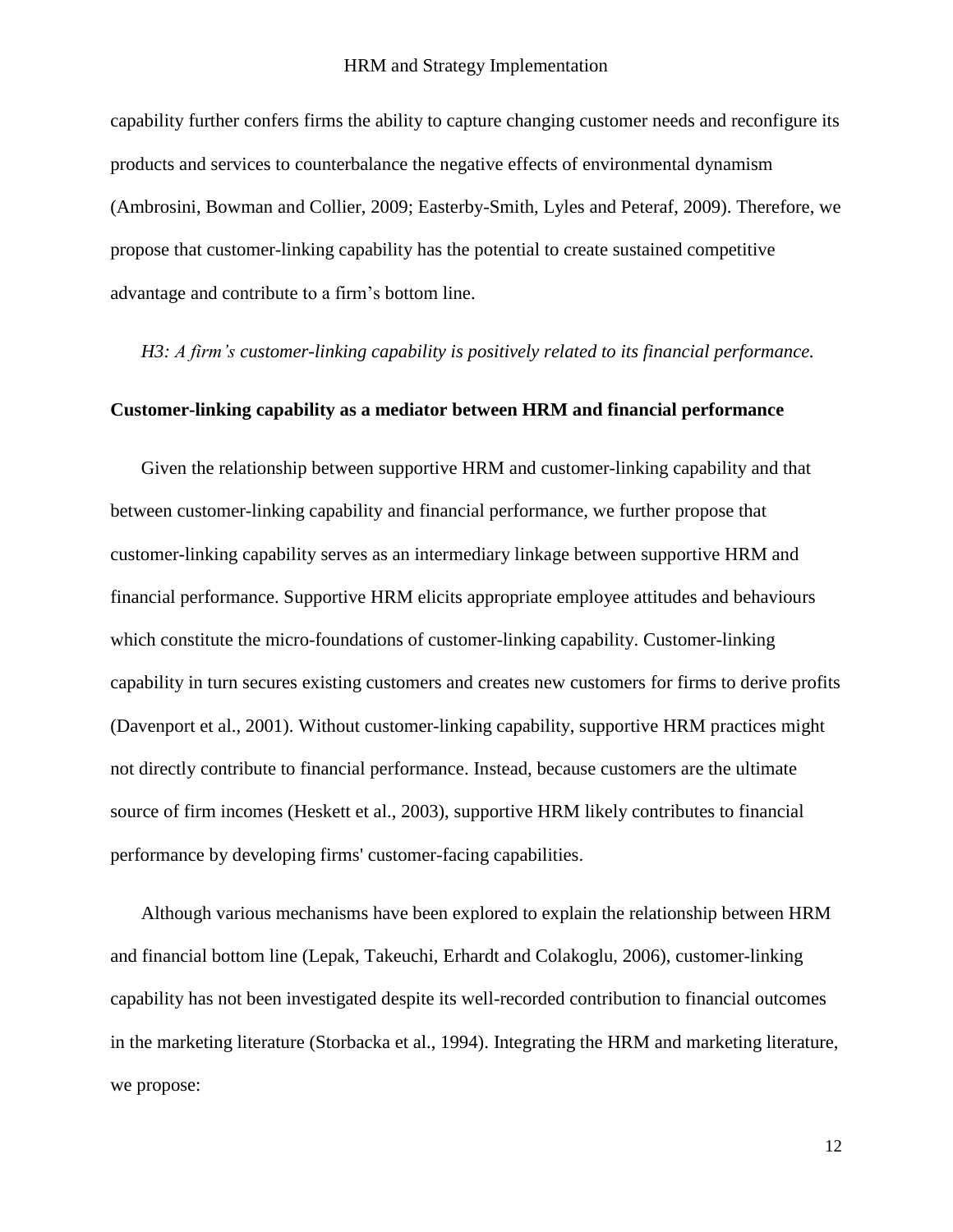*H4: Customer-linking capability mediates the relationship between supportive HRM and financial performance.*

## **Study 1 Methods**

The context of our first study was set in China, arguably the most important transition economy. The dynamism of the transition economy means that firms must confront changing customer needs and new competition. Additionally, the business environment in transition economies is less stable. This might force firms to rely more on relationships to retain and obtain customers than anywhere else. A comparative study on mainland China and Hong Kong revealed that a relationship marketing orientation was more effective in mainland China due to its unstable political, legal and bureaucratic conditions [\(Sin et al., 2005\)](#page-38-11). Therefore, customer-linking capability should be highly relevant to this context.

#### **Sample and data collection procedure**

Data used for this study were collected from Chinese firms as part of a large-scale project "Marketing in the 21<sup>st</sup> Century". The Dun and Bradstreet Directory of Chinese Companies was used as a sampling frame. The researchers then developed a stratified sampling approach, based on firm size, industry and market type for firms operating in China. Firms were categorized into small (20–99 employees), medium (100–499 employees), and large (500 or more employees) firms. Not-for-profit firms and firms with fewer than 20 employees were excluded. They operate in a broad economic cross-section that includes banking, telecommunication, information technology, pharmaceutical manufacturing, automotive production, energy and shipping. From the sampling plan firms were selected randomly, contacted, and asked to provide details on the person in charge of marketing. This person, often the chief marketing officer or marketing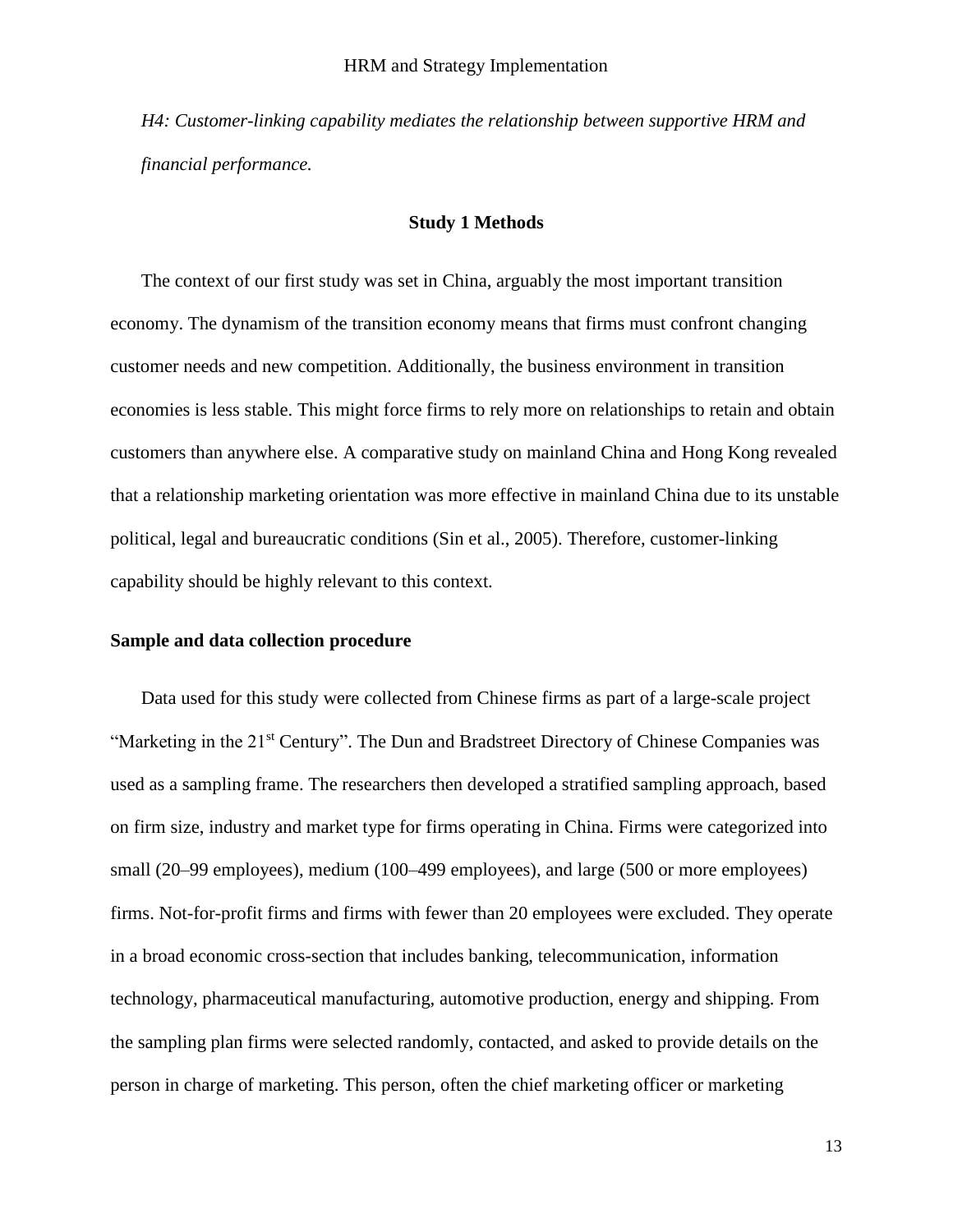director, was subsequently called, briefed on the study, and asked to participate. Upon agreement a questionnaire was sent. In cases where the marketing specialist was not available, the chief executive officer or general manager was asked to respond. After two weeks, a follow-up survey was sent if no response has been obtained. Confidentiality was assured to each participant to increase response rates and to avoid potential biases. Responses from 361 firms were received, representing a response rate of 25%. After omitting firms with too many missing data, 349 firms were retained in the sample.

#### **Measures**

All the measures were originally developed in English. Translation and back-translation procedures [\(Brislin, 1970\)](#page-33-12) were followed to make sure that the Chinese measures were equivalent to the original English measures. Except for customer-oriented strategy which was measured on a seven-point Likert scale, all the other three constructs were measured on five-point Likert scales. All measures could be found in the Appendix.

*Customer-oriented strategy.* Five items developed by Narver and Slater [\(1990\)](#page-37-0) were used to measure customer-oriented strategy. A sample item was "Our objectives and strategies are driven by the creation of customer satisfaction". Respondents were asked to rate the extent to which the descriptions characterize their organization (1= "not at all",  $7 =$  "to a great extent"). The internal reliability coefficient (Cronbach's alpha) of this scale was .73.

*Supportive HRM.* Four items from Greenley and Foxall [\(1997\)](#page-34-11) were used to measure supportive HRM. The same items have been used in Greenley, Hooley, and Rudd [\(2005\)](#page-34-12) to tap into a firm's employee orientation. It covered developmental performance appraisal and multiple employee communication practices. Respondents were asked to rate the extent to which they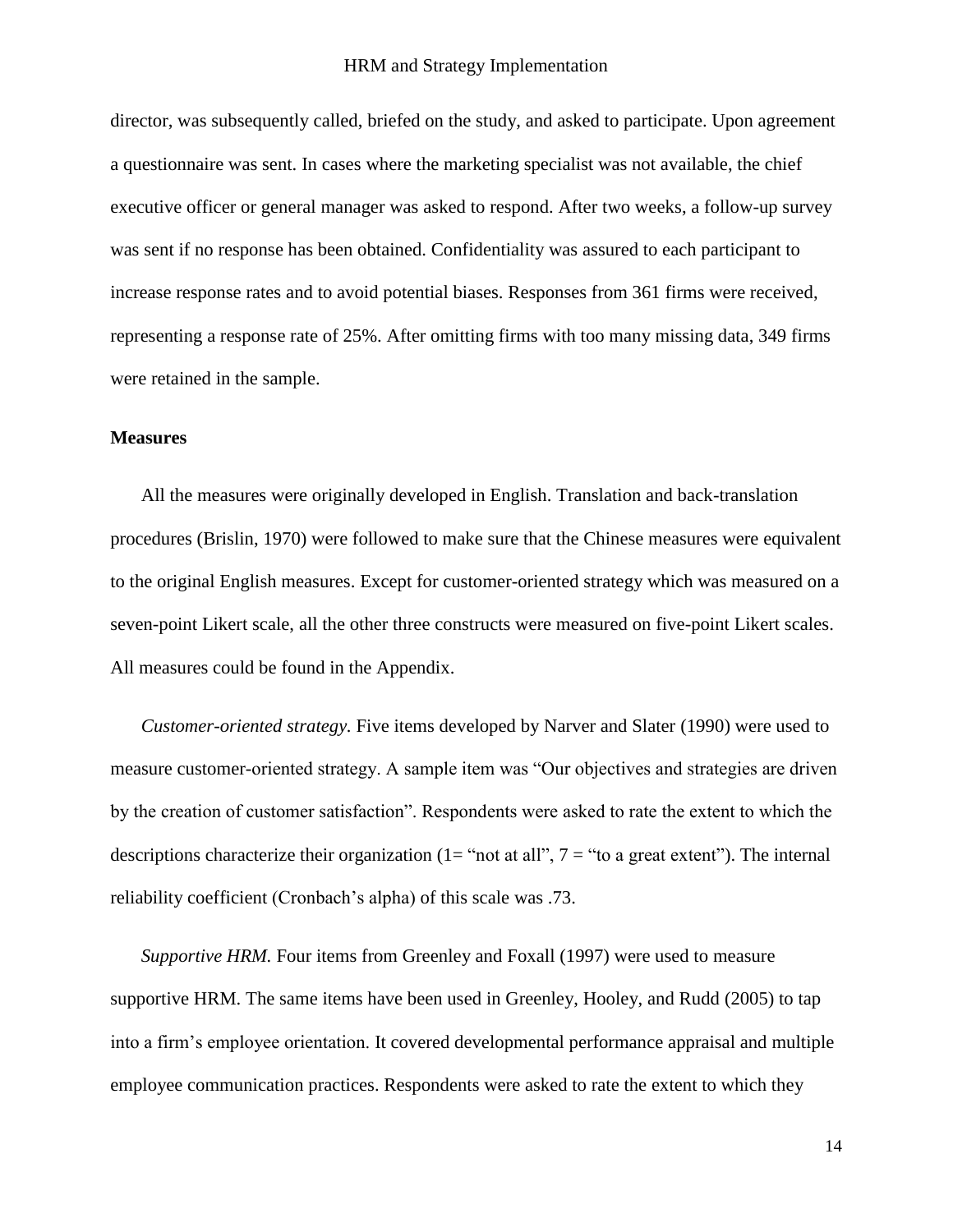agreed with the statements provided. The responses ranged from  $1=$  "strongly disagree" to  $5=$ "strongly agree". Cronbach's alpha of this scale was .74.

*Customer-linking capability* was measured by asking the respondents to what extent managing customer relationships were their advantage relative to competitors. The scale was derived from the theoretical work of Day [\(1994\)](#page-34-1) and consisted of three items. The responses ranged from  $1 =$  "strong competitor's advantage" to  $5 =$  "our strong advantage". Rating firm's capabilities in relative advantage to competitors is well accepted in the strategy literature (e.g., [Danneels, 2008;](#page-34-13) [Denrell, Arvidsson and Zander, 2004\)](#page-34-14). Cronbach's alpha of this scale was .76.

*Financial performance* was measured using three items. Respondents rated their firm's profit level, profit margins and return on investment relative to those of their main competitors. The responses ranged from  $1 =$  "much worse" to  $5 =$  "much better". A subjective measure of financial performance was adopted because objective information was not available. In addition, because the sampled firms reside in different industries, their financial performance might not be comparable. An empirical study demonstrated the convergent validity of subjective measures with objective measures of organizational performance [\(Wall et al., 2004\)](#page-39-7). Cronbach's alpha of this scale was .86.

## **Analytical approaches**

We employed structural equation modeling (SEM) to test the theoretical model using MPlus [\(Muthén and Muthén, 1998-2010\)](#page-36-12). SEM can simultaneously take the measurement and structural models into account and yields overall fit indexes of the hypothesized and alternative models [\(James and Brett, 1984\)](#page-36-13). A bootstrapping method was used to cross-validate the SEM findings.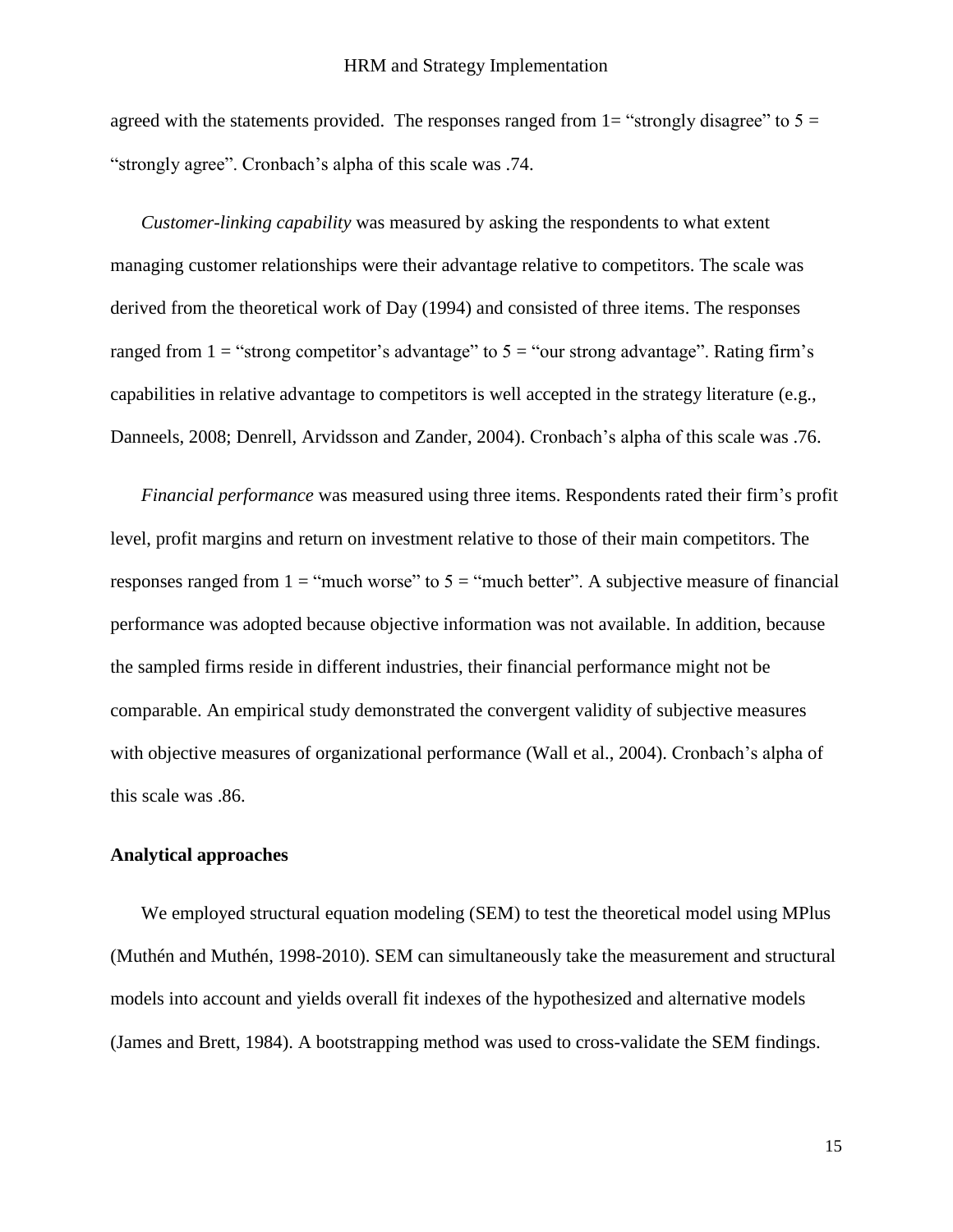We adopted the two-step SEM outlined in Anderson and Gerbing's [\(1988\)](#page-33-13) by first testing the measurement model and then assessing the fit of the structural model.

# **Study 1 Results**

#### **Descriptive results**

Table 1 presents descriptive statistics, zero-order correlations, and scale reliabilities of the variables in this study. Customer-oriented strategy was associated with customer-linking capability ( $r = .27$ ,  $p < .01$ ) and HRM ( $r = .20$ ,  $p < .01$ ). HRM was associated with customerlinking capability ( $r = .19$ ,  $p < .01$ ), but not with financial performance ( $r = .05$ , n.s.). Customerlinking capability were associated with financial performance  $(r = .17, p < .01)$ .

*Table 1 Summary statistics, zero-order correlations, and reliabilitiesfor the Chinese sample*

| Variable                       | Mean |     |            |          |           |     |
|--------------------------------|------|-----|------------|----------|-----------|-----|
| 1. Customer-oriented strategy  | 4.88 | .93 | .73)       |          |           |     |
| 2. Supportive HRM              | 4.03 | .55 | $.20^{**}$ | (74)     |           |     |
| 3. Customer-linking capability | 3.89 | .67 | $.27***$   | $.19***$ | (76)      |     |
| 4. Financial performance       | 3.82 | 79  | .08        | .05      | $17^{**}$ | .86 |

*Note:* N = 349.

Internal reliabilities (Cronbach's Alpha) for the constructs are given in parentheses on the diagonal.

\*\*  $p < .01$ ,  $p < .05$ , two-tailed.

## **Common method variance**

Because the data were reported by the marketing officers at one time point, the potential for common method variance exists. Precautions were taken against this when designing this questionnaire. The independent and mediating variables were positioned before the dependent variables to reduce the effects of consistency artefact [\(Salancik and Pfeffer, 1977\)](#page-38-12). In addition, the measures were dispersed in the questionnaire which also included other organizational practices, so inference of causal relationship was less easy. Following Podsakoff, MacKenzie,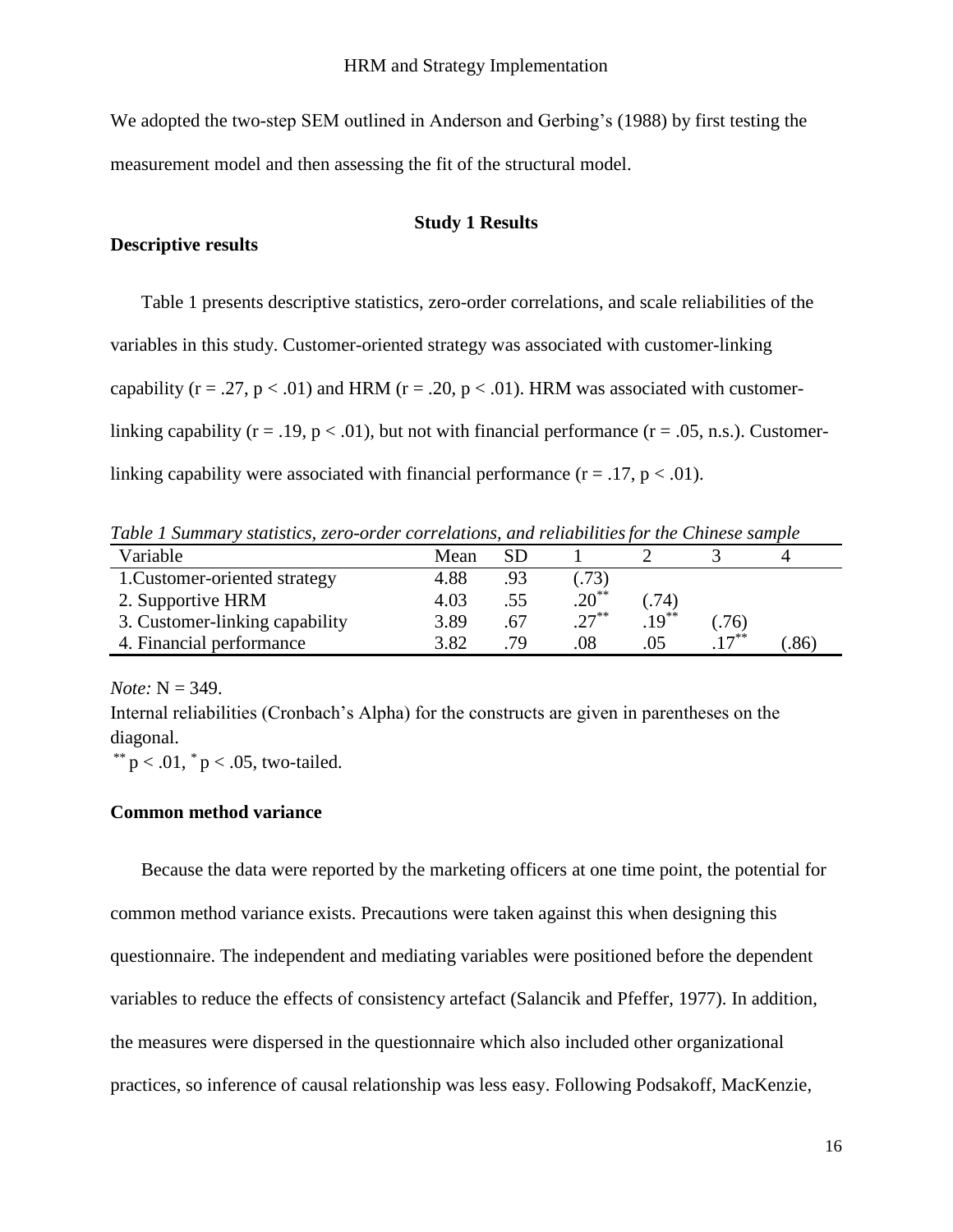Lee, and Podsakoff [\(2003\)](#page-37-15), we performed an EFA without rotation using Harman's single-factor test: Four factors emerged and the first factor explained 23.09% of the variance. No dominant factor explains the majority of the variance.

To provide further evidence, we employed the marker variable technique of [Lindell and](#page-36-14)  Whitney (2001). This method requires including a scale that is theoretically irrelevant to at least one scale in the questionnaire. Zero correlations between the items of the two scales are expected. The smallest correlation between the items of the two scales then would provide a reasonable proxy for the method effect. We chose the pricing activities of a firm as the marker variables, because the strategy a firm uses to set prices of its products and services is unlikely to correlate with its HRM. The pricing activities scale included two items: "We set prices based on what the market is prepared to pay" and "We set prices on the basis of costs of producing plus a fixed margin for profit". An examination of the correlations between the two items of pricing activities and the four items of supportive HRM revealed that the smallest correlation was .05 and nonsignificant. Therefore, we conclude that common method variance is unlikely to inflate the relationships found in this study.

## **Measurement model**

The measurement model consisted of four latent constructs (customer-oriented strategy, supportive HRM, customer-linking capability and financial performance). The fit indexes indicated that the four-factor measurement model had good fit ( $\chi^2$ <sub>(84)</sub> = 100.60, p > .05, CFI  $= .990$ , TLI = .987, RMSEA = .024, SRMR = .041). All indicators loaded on their respective constructs as proposed at the .001 level, providing evidence for convergent validity. The fit indices of the one-factor model were significantly worse than the four-factor model ( $\chi^2$ <sub>(90)</sub> =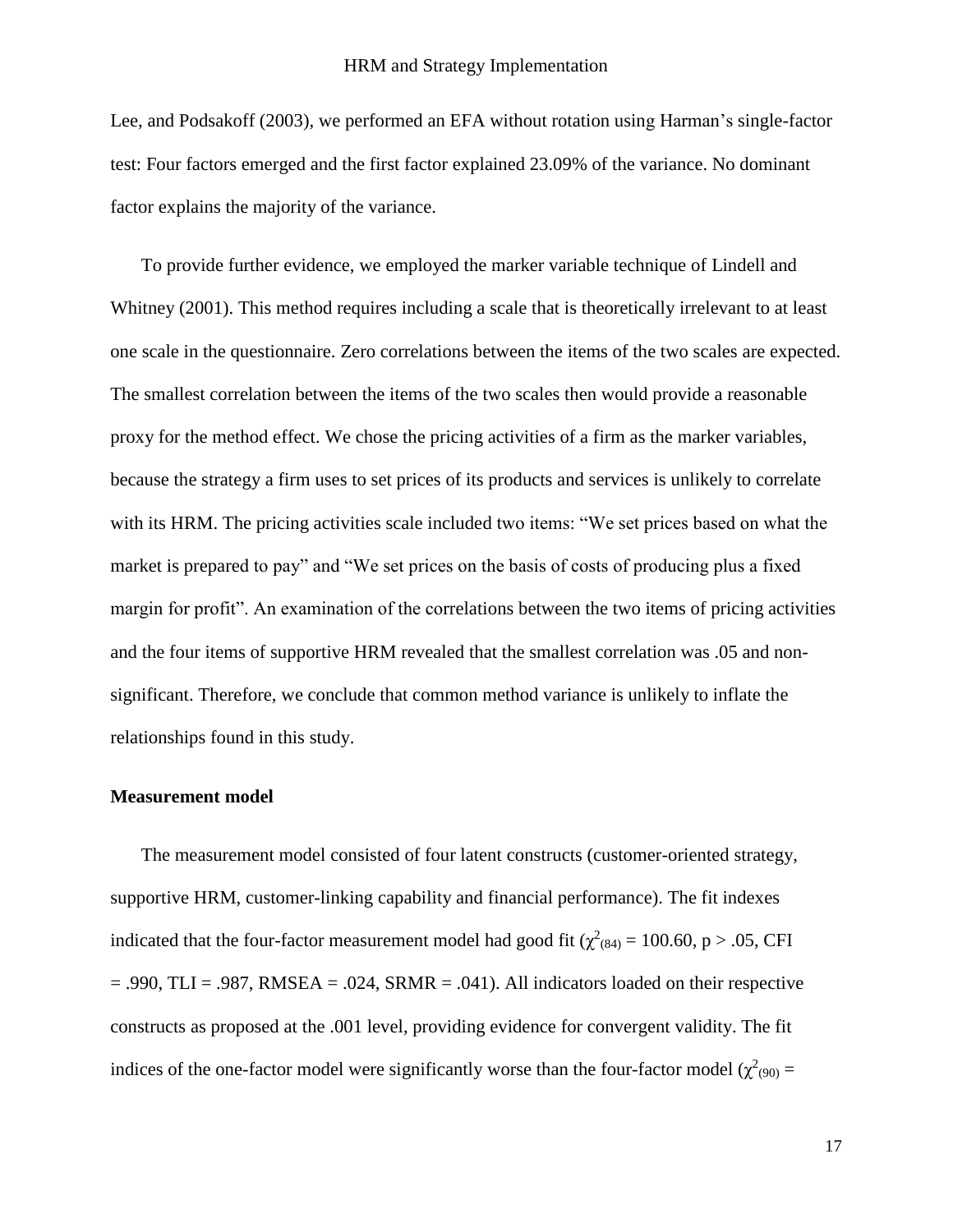1,102.41, p < .01, CFI = .365, TLI = .259, RMSEA = .180, SRMR = .156,  $\Delta \chi^2_{(6)} = 1,001.81$ , p < .01 ), providing support for the discriminant validity of the constructs. These findings suggested that further examination of the hypothesized model was warranted.

## **Structural model**

We generated a structural model based on our theoretical framework and then compared it with an alternative model. Structural modelling results suggested that the hypothesized model fitted the data well:  $(\chi^2_{(87)} = 117.05, p < .05, CFI = .981, TLI = .977, RMSEA = .031, SRMR)$ = .058). The alternative model is a partial mediation model in which supportive HRM partially mediates the relationship between customer-oriented strategy and customer-linking capability. This alternative model recognizes that strategy implementation requires the mobilization of multiple resources. It is also consistent with the theorization of capabilities as the outcome of interactions among *multiple* resources [\(Makadok, 2001\)](#page-36-1). The alternative model achieved good fit as well ( $\chi^2_{(86)} = 100.76$ , p > .05, CFI = .991, TLI = .989, RMSEA = .022, SRMR = .041). Comparison with the hypothesized model revealed a significant improvement in model fit  $(\Delta \chi^2_{(1)})$  $= 6.29$ ,  $p < .05$ ), indicating that the partial mediation model is a better fit to the data.





*Figure 1. Results of structural equation modelling of the Chinese sample* 

*Note: N = 349. Standardized estimates are reported. The coefficient in the parenthesis is the indirect effect of customer-oriented strategy on customer-linking capability mediated by supportive HRM.*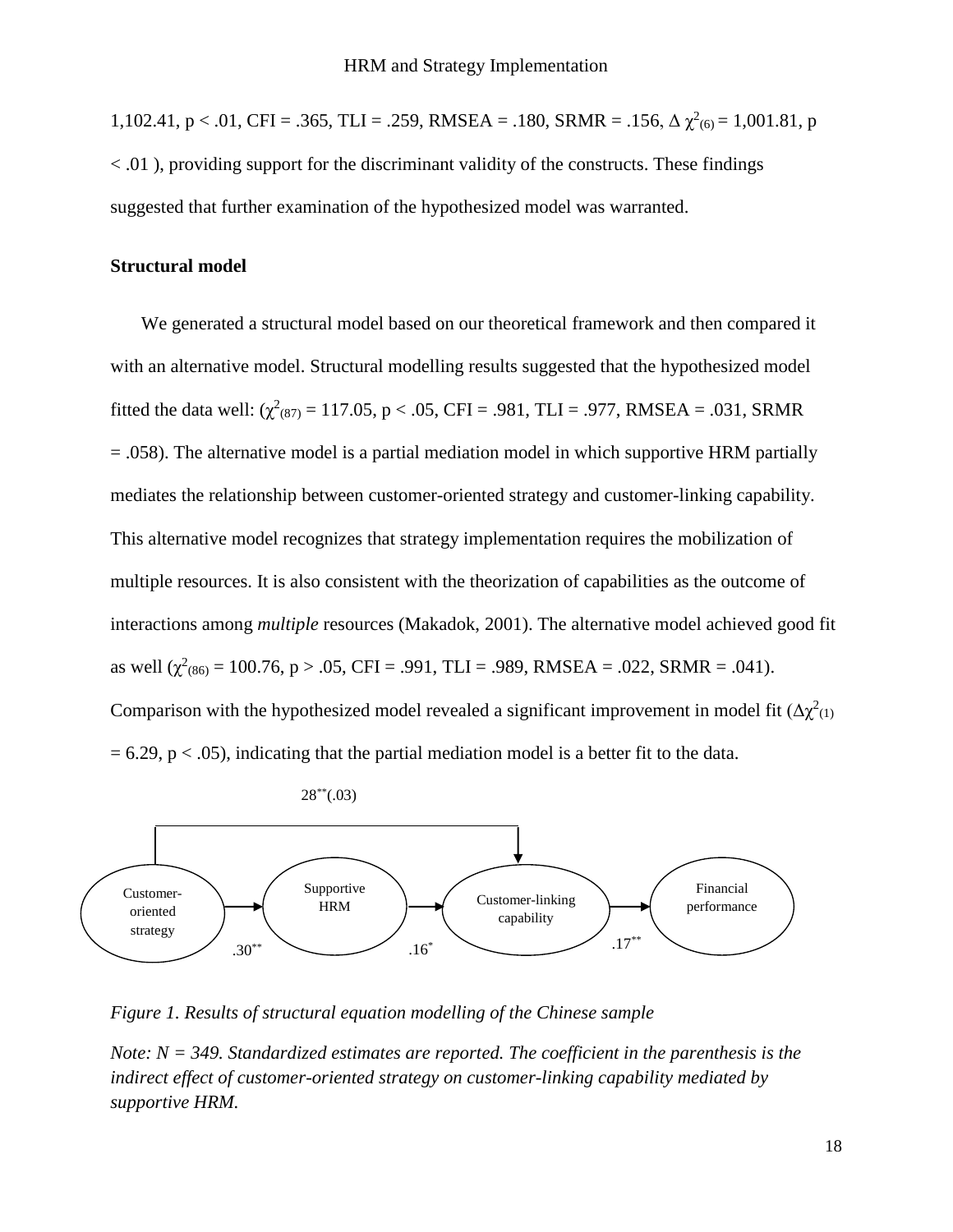# *\*\*p < .01, \* p < .05, two-tailed.*

The standardized path estimates were summarized in Figure 1. Hypothesis 1 proposed that customer-oriented strategy is positively related to customer-linking capability. Hypothesis 2 proposed that supportive HRM mediates this relationship. It was found that customer-oriented strategy was positively related to supportive HRM ( $\beta$  = .30,  $p < .01$ ) and customer-linking capability ( $\beta = 0.28$ , p < .01). Supportive HRM was positively related to customer-linking capability ( $\beta$  = .16, p < .05). Consistent with Hypothesis 1, the total effect of customer-oriented strategy on customer-linking capability was .32 ( $p < .01$ ). To test the proposed mediating effect of supportive HRM in Hypothesis 2 we used the bootstrapping method. We resampled 1,000 times and obtained the indirect effect estimate and its confidence interval. A positive indirect effect of customer-oriented strategy on customer-linking capability mediated by supportive HRM was found  $(b = .03, CI = .002, .079, \alpha = .05)$ . Thus, the indirect effect of customer-oriented strategy on customer-linking capability through supportive HRM accounted for 9.38% of the total effect. Because the direct effect was significant (β = .28, p < .01), a partial mediation of supportive HRM was supported.

In support of Hypothesis 3, customer-linking capability was positively related to the financial performance perceived by the marketing managers ( $\beta$  = .17, p < .01). Hypothesis 4 proposed that customer-linking capability mediates the relationship between supportive HRM and financial performance. The 1,000 times bootstrapping results showed that this hypothesis received support at .10 level ( $b = .04$ , CI = .004, .102,  $\alpha = .10$ ). Thus, Hypothesis 4 received marginal support.

# **Study 1 Discussion**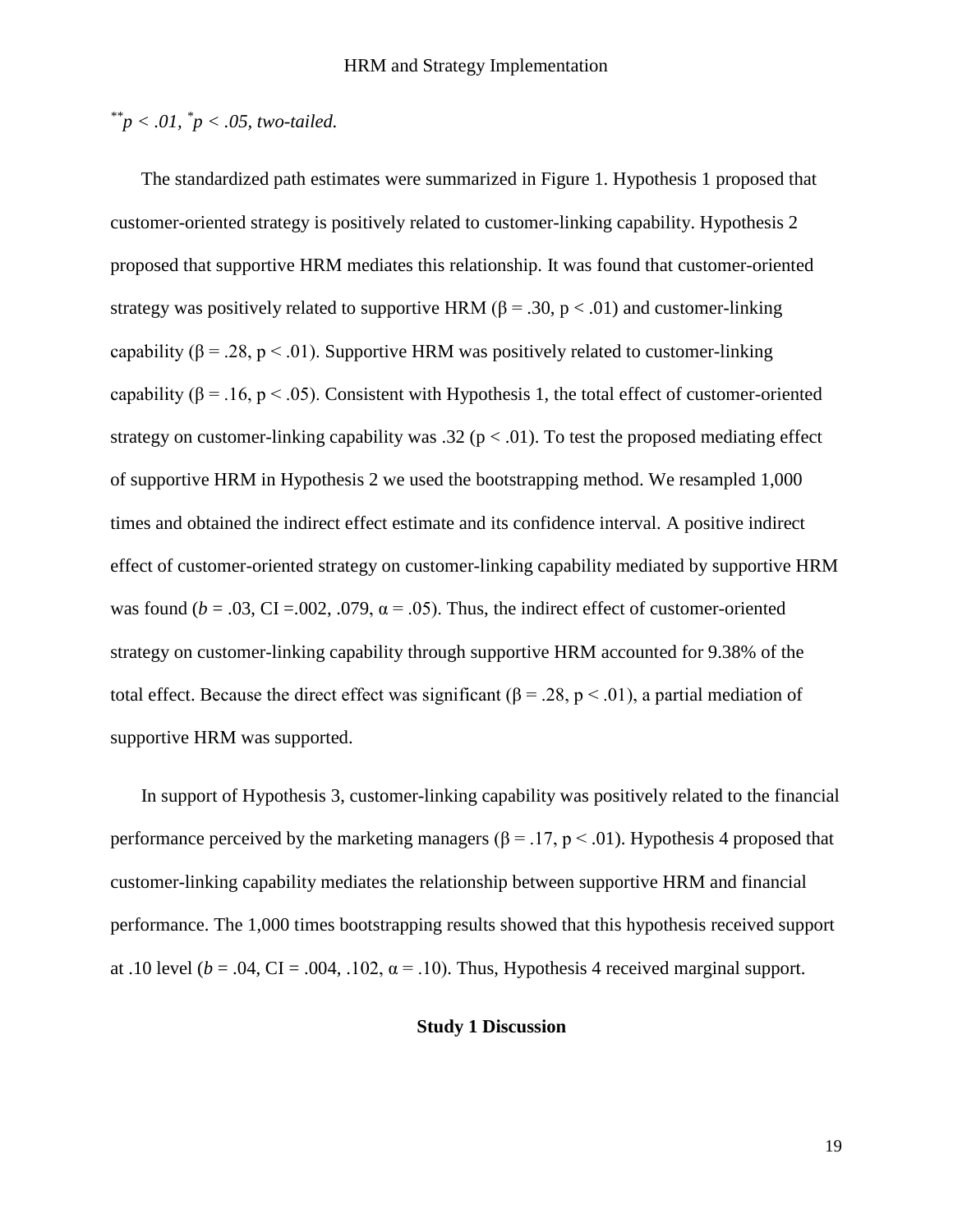The results of Study 1 provide initial support for our hypotheses, demonstrating the supporting role of HRM in strategy implementation and enhancing financial performance reported by the marketing managers. Although encouraging, this study has potential limitations. Researchers sampled the Chinese firms based on their size and industry. However, these two pieces of information were not recorded in the final dataset. Although the financial performance was in relative to a firm's main competitors that likely reside in the same industry and have similar size, the lack of this information prevents us from statistically controlling for these two variables. Moreover, the study in China begs the question whether the results obtained are generalizable to another transitional economy. To strengthen the confidence in the results of Study 1 and increase its external validity we replicate this study in another transitional economy– Hungary.

## **Study 2 Methods**

Hungary is another transitional economy that has undergone dramatic transition in the last two decades. After the downfall of Soviet Union in 1989, Hungary entered a post-communist era. Although different from China in many aspects, such as culture, the political systems and the accesses to markets, an important similarity is that Hungary also experienced the transition from a command to market economy. The Hungarian environmental landscape is marked by turbulent shifts, such as fluctuating economic growth rates and unemployment rate, which have translated themselves into changing customer needs [\(Hooley et al., 2000;](#page-35-13) [Hooley et al., 2003\)](#page-35-14). We expect that Hungarian firms would also have to rely on customer relationships to retain customers and capture changes in the market.

## **Sample and data collection procedure**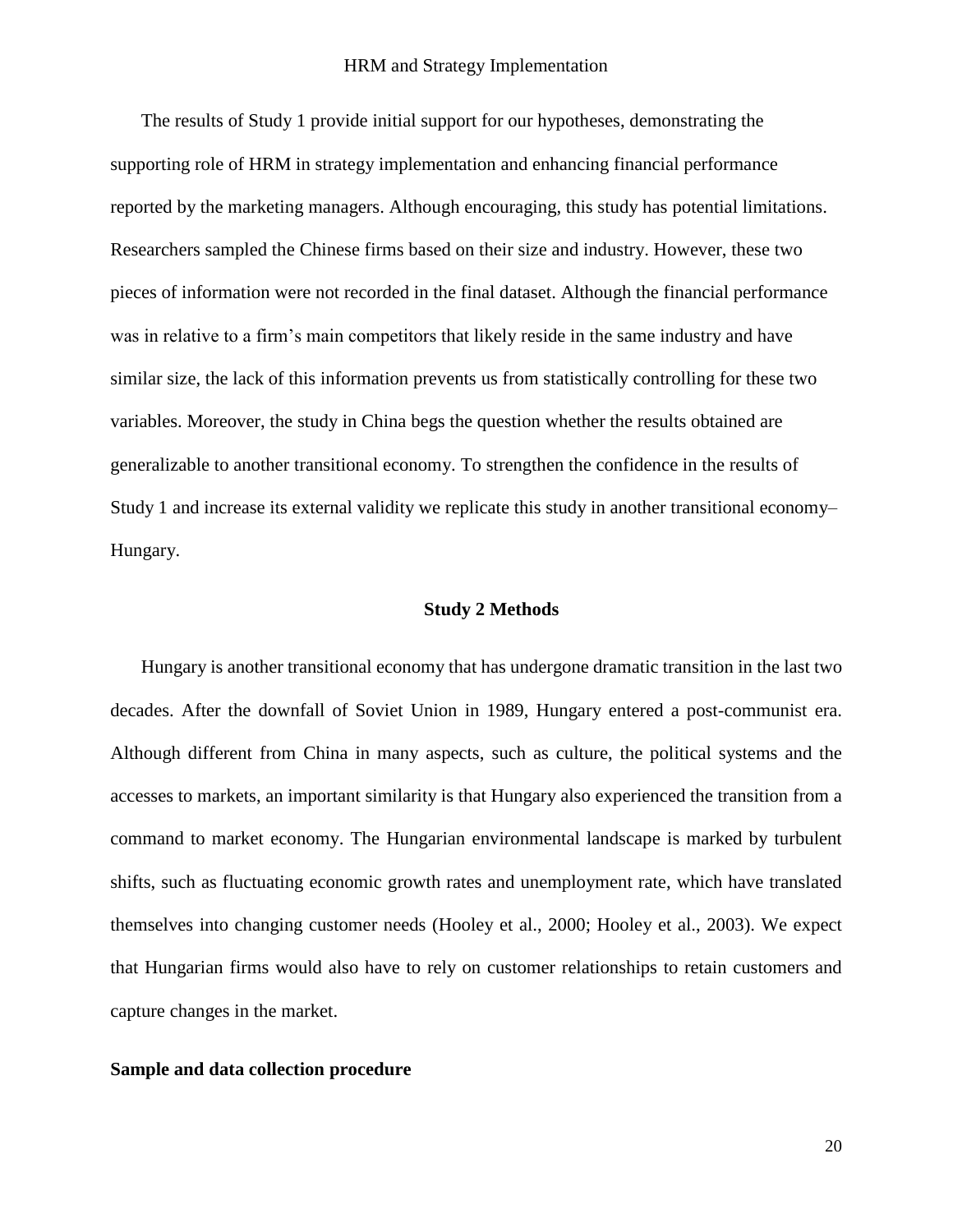Data in Hungary was collected in a similar procedure as in China, coordinated by a Hungarian academic. A similar sampling frame was adopted. Questionnaires were returned by 510 firms, with a response rate of 21%. Excluding firms with many missing data, the final sample included 465 firms. Among them 171 firms were small firms, 226 were medium firms and 68 were large firms. Firms in the business services sector make 19.6% of the sample, followed by firms in consumer services sector (17.0%), fast moving consumer goods (15.5%), materials and components (11.8%), consumer durables (6.7%) and capital industrial equipment (3.0%). The rest of the sampled firms reside in other industries.

#### **Measures**

The same measures were used as in China. Translation from and backtranslation into English were conducted. The Cronbach's alpha for customer-oriented strategy was .82, for supportive HRM was .67, for customer-linking capability was .85 and for financial performance was .91. We controlled for size and industry of the firms. Harman's single-factor test was performed on the items of the four latent constructs to test for common method variance. Four factors emerged and the first factor explained 27.61% of the total variance. The marker variable technique revealed that the smallest correlation between the pricing activities items and the supportive HRM items was .01 and non-significant. Therefore, common method variance is unlikely to inflate the relationships.

To assure that the results in the two countries are comparable, we tested the measurement equivalence of the latent constructs in the two countries [\(Cheung and Rensvold, 2002\)](#page-34-15). First, we tested the CFAs of the four constructs in Hungary. The fit indexes indicated that the four-factor measurement model achieved acceptable fit  $(\chi^2_{(84)} = 217.93, p < .01, CFI = .952, TIL = .940,$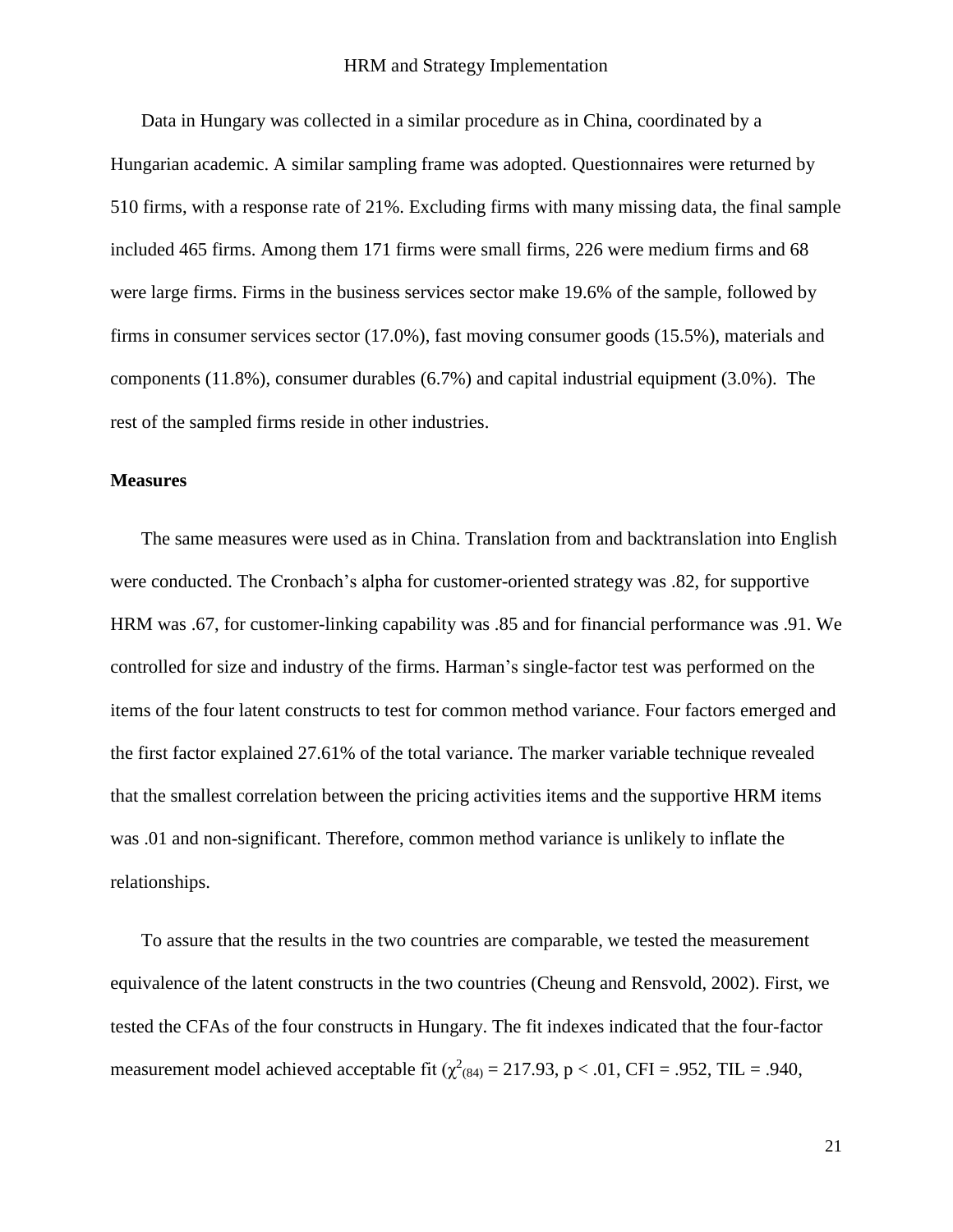$RMSEA = .059$ ,  $SRMR = .045$ ). All indicators loaded on their respective constructs at the .001 level. The one-factor model was significantly worse than the four-factor model ( $\chi^2$ <sub>(90)</sub> = 1,828.57,  $p < .01$ , CFI = .374, TIL = .270, RMSEA = .207, SRMR = .148,  $\Delta \chi^2_{(6)} = 1,610.64$ ,  $p < .01$ ). This provided evidence to the convergent and discriminant validity of the constructs. Combined with Chinese data, we tested configural invariance in a multigroup nested model. The results of this test ( $\chi^2$  (168) = 258.76, CFI = .974, TLI = .967, RMSEA = .04, SRMR = .04) showed that the constructs were tapping into the same content of domains in the two countries [\(Vandenberg and](#page-39-8)  [Lance, 2000\)](#page-39-8). Constraining the factor loadings of the constructs to be equal across two samples, the fit indexes of metric equivalence model were  $\chi^2(177)=269.46$ , CFI = .973, TLI = .968, RMSEA= .04, SRMR = .05. Both  $\triangle$ CFI and  $\triangle$ TLI ( $\triangle$ CFI = .001,  $\triangle$ TLI = .001) were below the cut-off value of .01 [\(Cheung and Rensvold, 2002\)](#page-34-15). Therefore, we confirmed that metric equivalence was established. The comparability of Chinese and Hungarian data was warranted.

## **Study 2 Results**

Table 2 presents the descriptive statistics, zero-order correlations, and scale reliabilities of the variables in the Hungarian sample. Customer-oriented strategy was positively related to supportive HRM ( $r = .39$ ,  $p < .01$ ), customer-linking capability ( $r = .24$ ,  $p < .01$ ) and financial performance  $(r = .10, p < .05)$ . Supportive HRM was positively related to customer-linking capability ( $r = .28$ ,  $p < .01$ ) and financial performance ( $r = .12$ ,  $p < .05$ ). Customer-linking capability was positively related to financial performance  $(r = .16, p < .01)$ . Firm size was not related to any of the four constructs. Firm industry was related to customer-oriented strategy and customer-linking capability.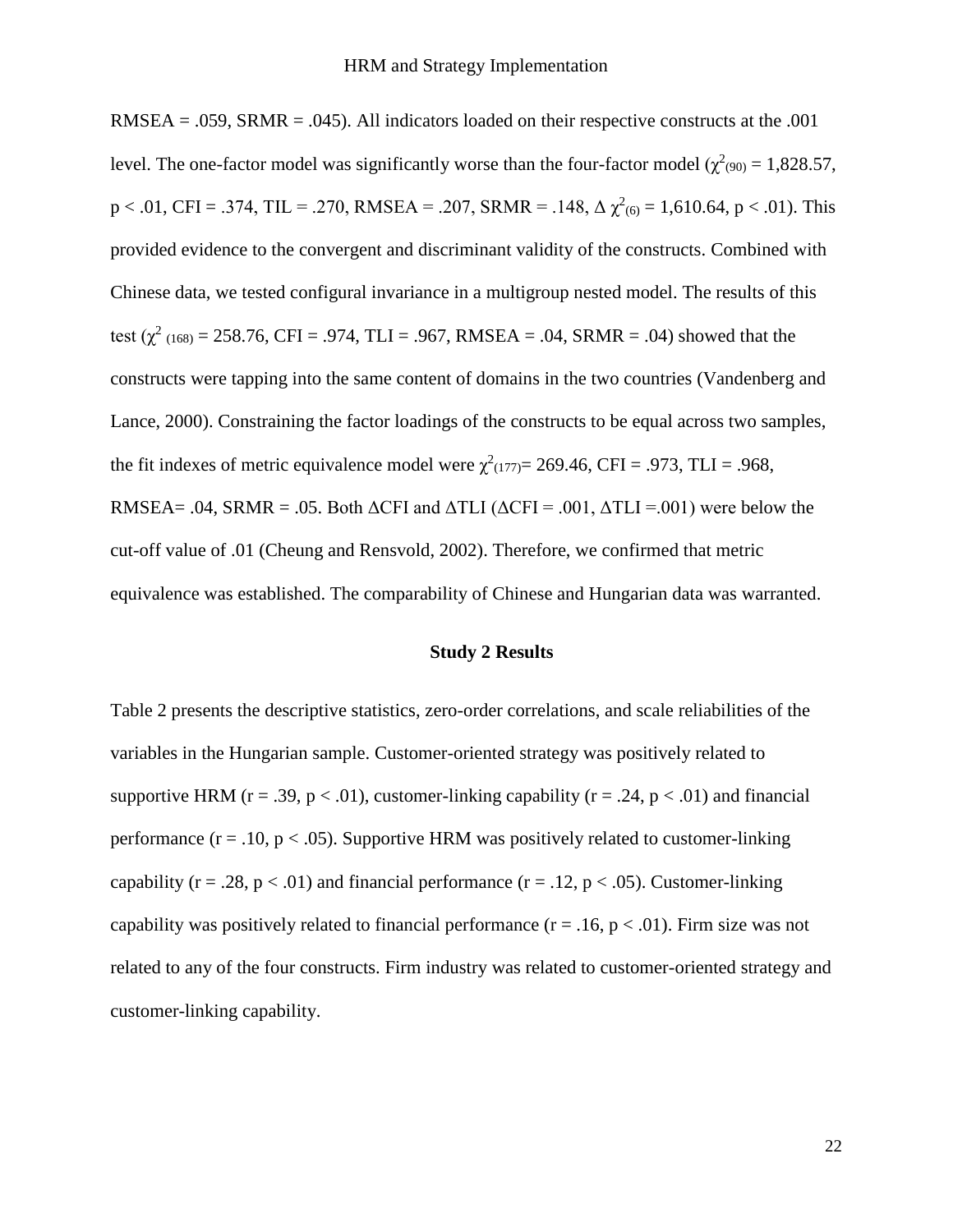| Variable                       | Mean | <b>SD</b> |          | $\mathcal{D}_{\mathcal{A}}$ | 3         | 4      | 5           | 6       |           | 8                    | 9        | 10       | 11        |
|--------------------------------|------|-----------|----------|-----------------------------|-----------|--------|-------------|---------|-----------|----------------------|----------|----------|-----------|
| 1. Customer-oriented strategy  | 4.99 | 1.13      | (.82)    |                             |           |        |             |         |           |                      |          |          |           |
| 2. Supportive HRM              | 3.29 | .65       | $.39***$ | (.67)                       |           |        |             |         |           |                      |          |          |           |
| 3. Customer-linking capability | 3.82 | .69       | $.24***$ | $.28***$                    | (.85)     |        |             |         |           |                      |          |          |           |
| 4. Financial performance       | 3.60 | 1.05      | $.10*$   | $.12*$                      | $.16***$  | (.91)  |             |         |           |                      |          |          |           |
| 5. Medium                      | .49  | .50       | $-.07$   | $-.05$                      | .05       | $-.00$ |             |         |           |                      |          |          |           |
| 6. Large                       | .15  | .35       | .02      | .02                         | $-.04$    | .03    | $-.40^{**}$ |         |           |                      |          |          |           |
| 7. FMCG                        | .15  | .36       | $-.08$   | $-.06$                      | $-.16***$ | $-.00$ | .01         | .01     |           |                      |          |          |           |
| 8. MaC                         | .12  | .32       | $-.02$   | .04                         | $-.05$    | $-.03$ | .04         | $-0.00$ | $-.16***$ |                      |          |          |           |
| 9. CIE                         | .03  | .17       | .00      | .00                         | $-.05$    | .05    | $-.02$      | $-.00$  | $-.08$    | $-.07$               |          |          |           |
| 10. Business services          | .20  | .40       | .06      | .00                         | .06       | $-.03$ | $-.09$      | $-.02$  | $-.21$ ** | $-.18$ <sup>**</sup> | $-.09$   |          |           |
| 11. Consumer services          | .17  | .38       | $.14***$ | .04                         | .00       | .05    | $-.10*$     | .07     | $-.19***$ | $-.17**$             | $-.09$   | $-.22**$ |           |
| 12. Others                     | .23  | .42       | $-.11*$  | $-.05$                      | .06       | $-.02$ | $.12***$    | $-.06$  | $-.24$    | $-.20$ <sup>**</sup> | $-.10^*$ | $-.27$   | $-.25***$ |

*Table 2 Summary statistics, zero-order correlations, and reliabilitiesfor the Hungarian sample*

*Note:* N = 465.

Internal reliabilities (Cronbach's Alpha) for the constructs are given in parentheses on the diagonal.

 $Median = medium size, large = large size;$ 

FMCG = fast moving consumer goods industry, MaC = materials and components industry, CIE = capital industrial equipment industry, Business services = business services industry, Consumer services = consumer services industry, Others = other industries. \*\*  $p < .01$ ,  $p < .05$ , two-tailed.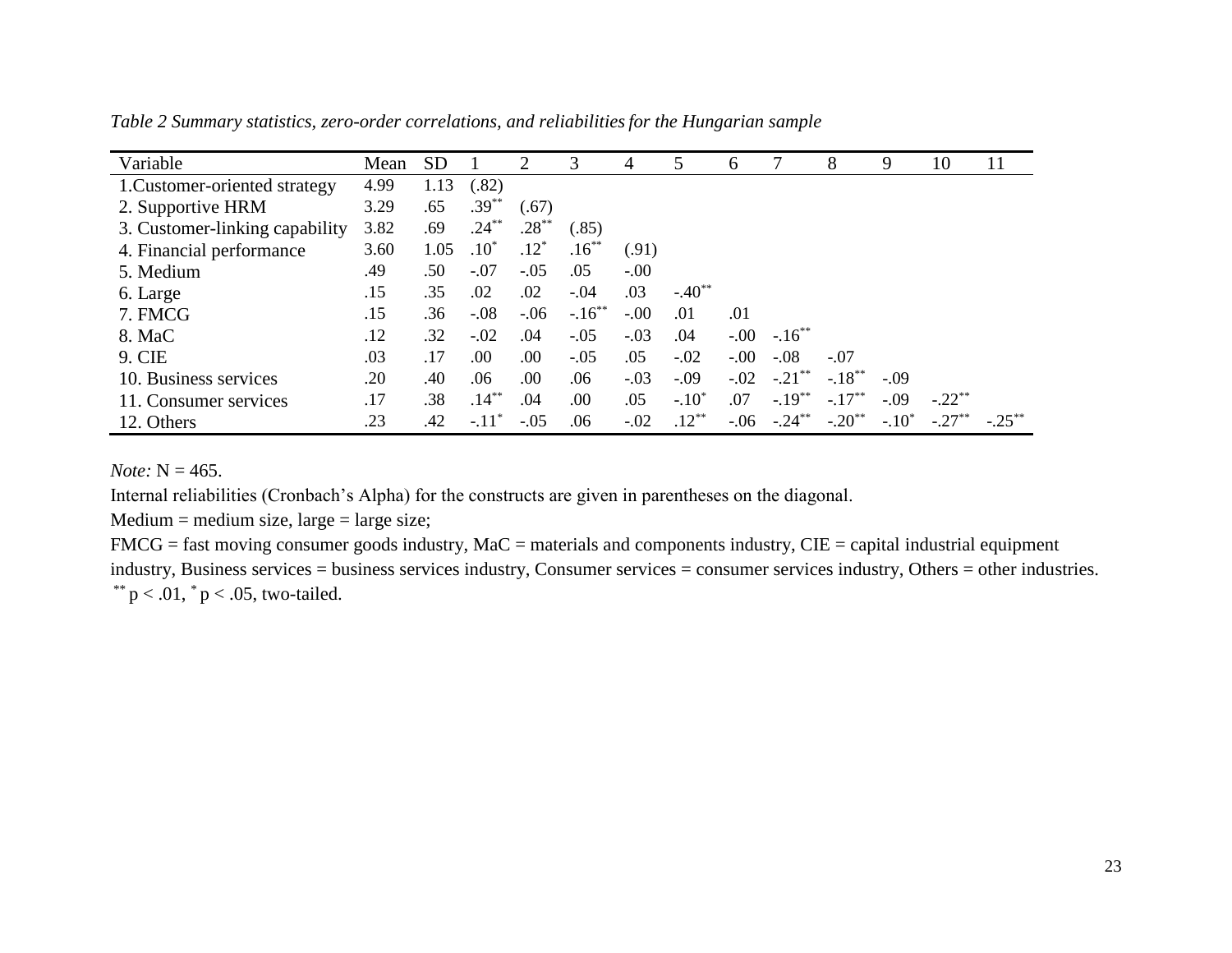Structural modelling results suggested that the hypothesized model with firm size and industry as control variables fitted the data well:  $(\chi^2(181) = 282.89, p < .05, CFI = .964, TLI$  $= .955$ , RMSEA  $= .035$ , SRMR  $= .043$ ). The alternative model with HRM partially mediating the relationship between customer-oriented strategy and customer-linking capability achieved acceptable fit, too  $(\chi^2(180) = 278.46, p < .05, CFI = .965, TLI = .956, RMSEA = .035, SRMR$  $=$  .041). The chi-square difference test showed that the improvement in fit was significant (Δ $\chi$ (1)  $= 4.43$ ,  $p < .05$ ). Hence, similarly to the Chinese sample the alternative partial mediation model fitted the data better. It was noted that firm size and industry were only marginally related to customer-linking capability: medium-sized firms rated themselves as possessing higher customer-linking capability ( $\beta$  = .10, p < .10). Firms from consumer services industry and capital industrial equipment industry reported a lower customer-linking capability (β = -.14, p < .10; β =  $-0.27$ ,  $p < 0.10$ , respectively). Therefore, size and industry had no substantial effect on the relationships in the model.



*Figure 2. Results of structural equation modelling of the Hungarian sample*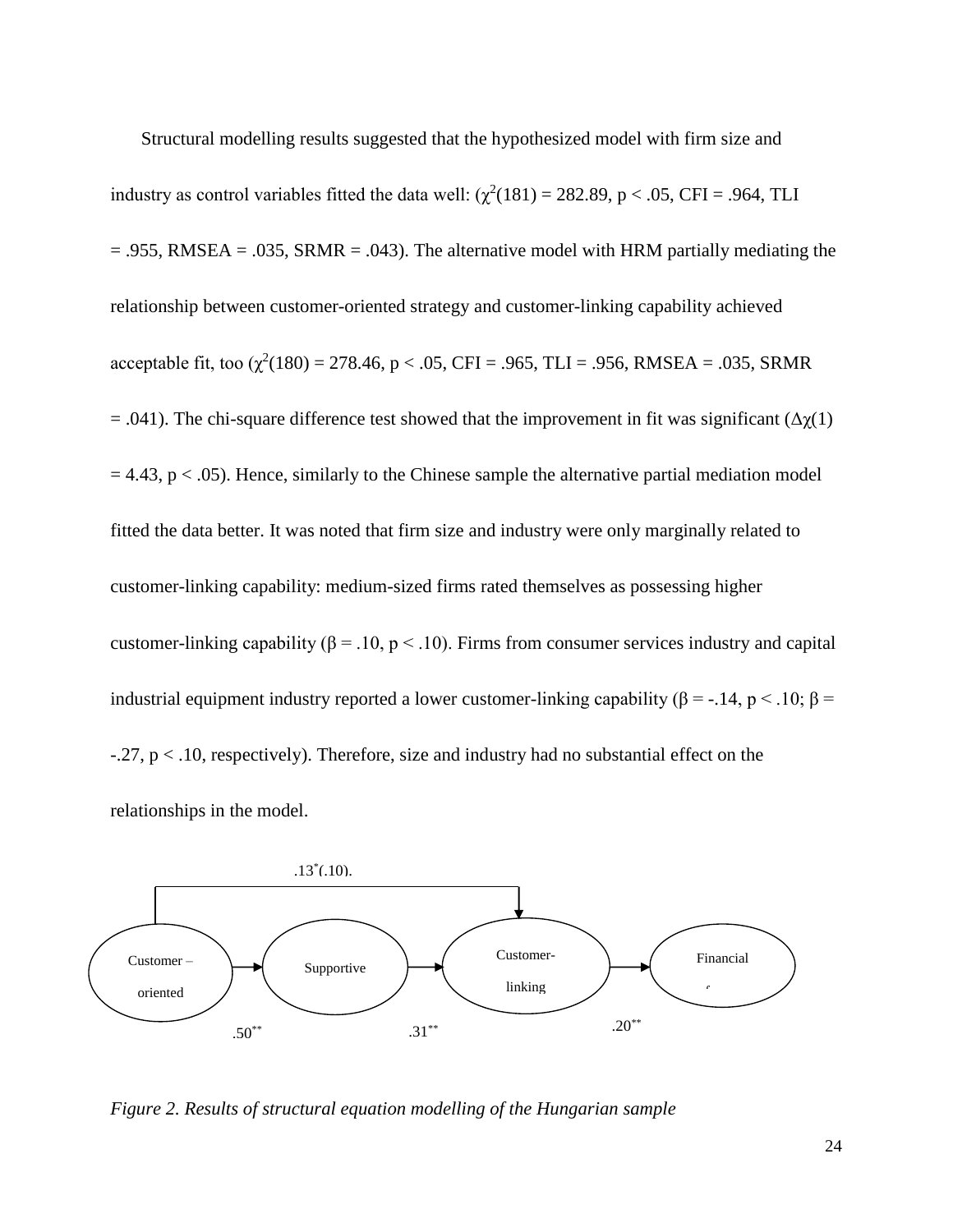*Note: N = 465. Standardized estimates are reported. The coefficient in the parenthesis is the indirect effect of customer-oriented strategy on customer-linking capability mediated by HRM, after controlling for firm size and industry.*

*\*\*p < .01, \* p < .05, two-tailed.*

The standardized path estimates between the latent constructs were summarized in Figure 2. Customer-oriented strategy was positively related to HRM ( $\beta$  = .50, p < .01) and customerlinking capability ( $\beta$  = .13, p < .05). HRM was positively related to customer-linking capability  $(\beta = .31, p < .01)$ . The total effect of customer-oriented strategy on customer-linking capability was .19 ( $p < .01$ ). Hence Hypothesis 1 proposing that a firm's customer-oriented strategy is positively related to its customer-linking capability received supported. To test the mediation effect of supportive HRM proposed in Hypothesis 2, we resampled 1,000 times and obtained the indirect effect and its confidence interval. We found a positive indirect effect of customeroriented strategy on customer-linking capability mediated by supportive HRM (*b* = .10, CI  $= .045, .180, \alpha = .05$ , accounting for 52.63% of the total effect. Because the direct effect of customer-oriented strategy on customer-linking capability was significant ( $\beta$  = .13, p < .05), a partial mediation of supportive HRM was supported.

A positive relationship between customer-linking capability and financial performance perceived by the marketing managers ( $\beta = .20$ ,  $p < .01$ ) rendered support to Hypothesis 3.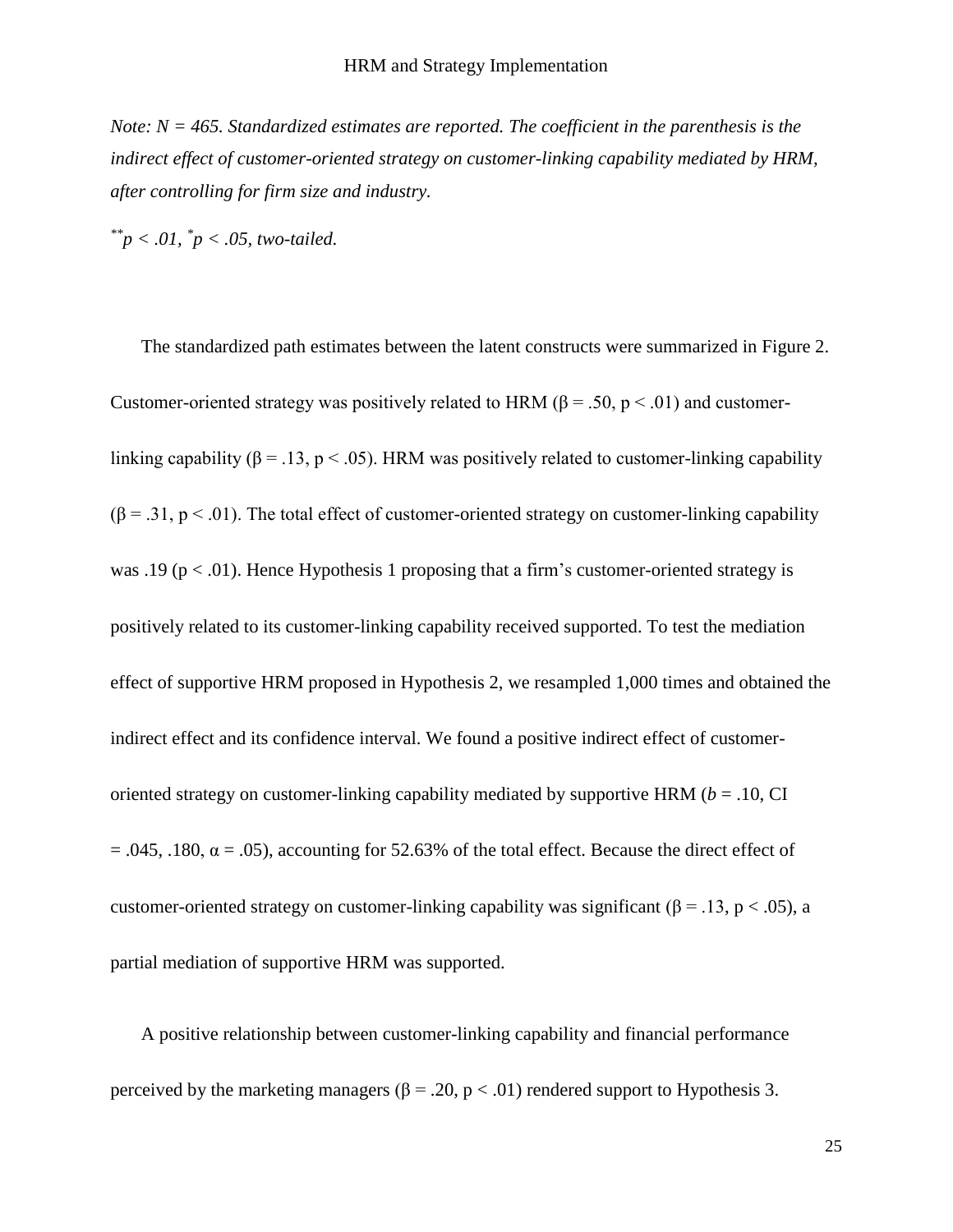Hypothesis 4 which proposed that customer-linking capability mediated the relationship between HRM and financial performance received support from 1,000 times bootstrapping results (*b*   $= .10, CI = .042, .207, \alpha = .05$ . So the results of study 1 were all replicated in the Hungarian sample.

To be consistent with Study 1, we reran the results without the control variables. None of the relationships were significantly changed. The relationship between supportive HRM and customer-linking capability decreased slightly from .31 to .30. The relationship between customer-linking capability and financial performance decreased slightly from .20 to .18. The other two path estimates remained unchanged. The indirect effect of customer-oriented strategy on customer-linking capability through the mediation of HRM was .10. CI = .047, .188,  $\alpha$  = .05. The indirect effect of HRM on financial performance through customer-linking capability was .09. CI = .036, .193,  $\alpha$  = .05.

## **Study 2 Discussion**

With the successful replication of all findings of Study 1 in the Hungarian sample, the external validity of our theoretical framework was strengthened. The successful replication also suggests that our findings are not likely to be based on chance or sampling error. The trivial effects of size and industry in Study 2 indicate that the results in Study 1 are likely to be robust.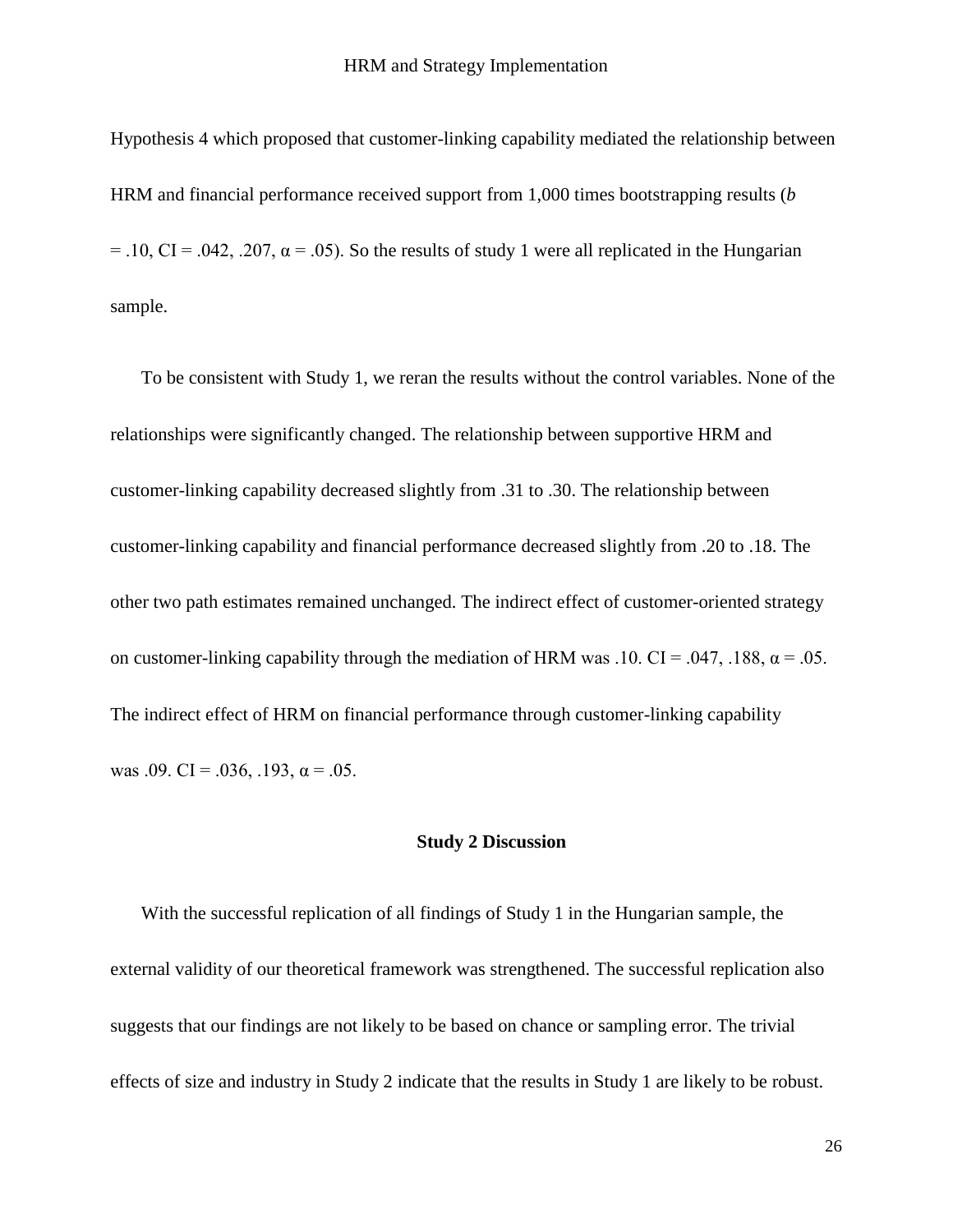Although China and Hungary are different in many ways, the environment of both countries is characterized by a transitional nature. Marketing research has suggested that in turbulent markets firms need to be particularly sensitive to market changes [\(Hooley et al., 2000;](#page-35-13) [Slater and Narver,](#page-38-13)  [1994\)](#page-38-13). This might explain the significant mediating effect of customer-linking capability in these two countries.

## **General Discussion**

## **Theoretical contributions and practical implications**

Drawing on the organizational capabilities literature, we developed and tested a model of how HRM supported firms' customer-oriented strategy and contributed to their financial performance through developing customer-linking capability. Data collected from two transitional economies supported our theoretical framework.

At a broad level, this study contributes to the literature on strategy implementation. Using customer-linking capability as an indicator of the implementation of customer-oriented strategy, this study shows that the ability of strategy implementation is, in itself, a valuable resource [\(Barney, 2001\)](#page-33-5). Heterogeneity in customer-linking capability accounted for significant variance in perceived firm performance. Hence, although firms may choose the same positioning strategy, it is the difference in implementation that results in difference in performance. The contribution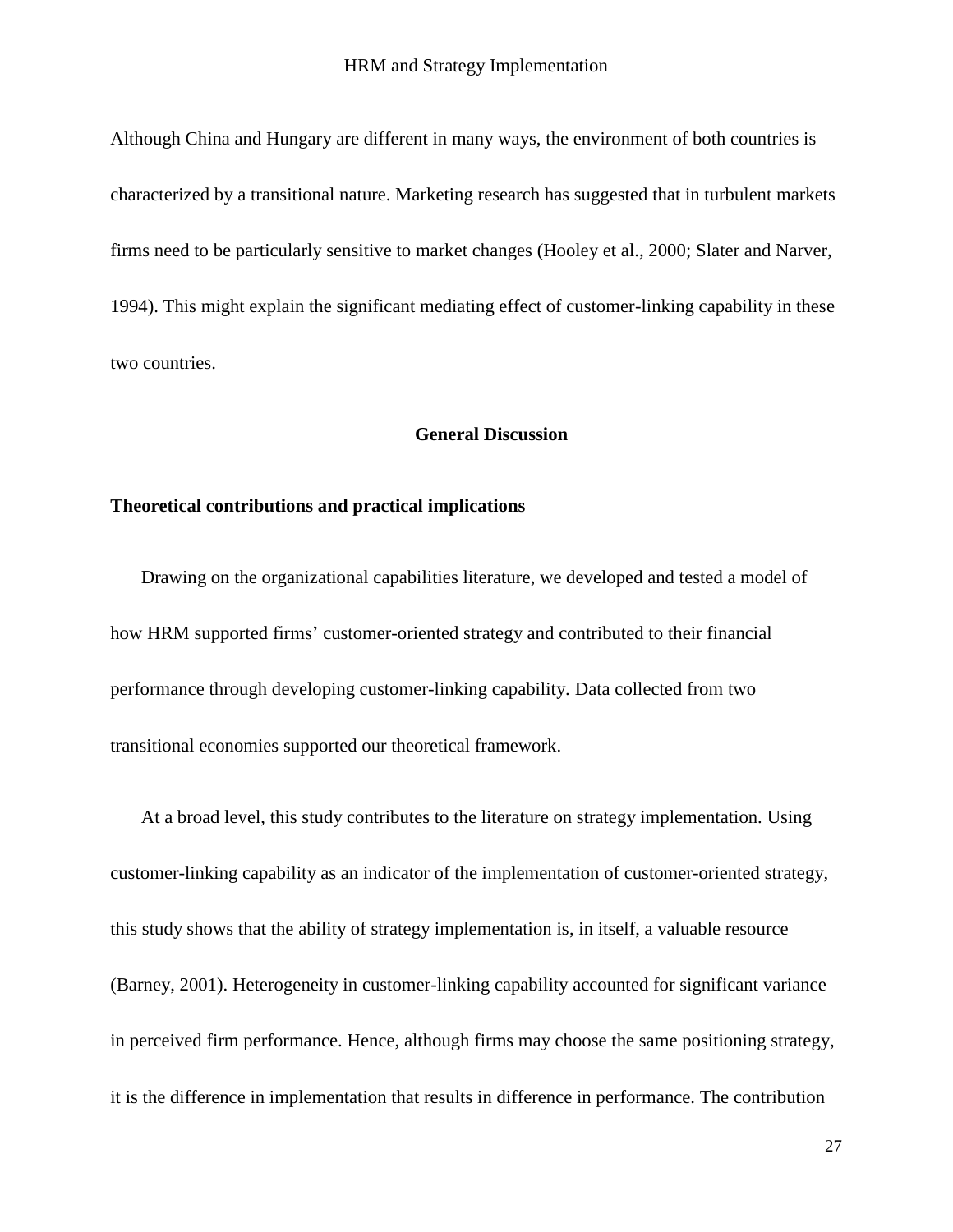of supportive HRM to the development of customer-linking capability and thereby to organizational financial performance corroborates the statement of [Becker and Huselid \(2006\)](#page-33-0) that the contribution of HRM to performance lies in its support for strategy implementation.

Furthermore, the insights on "value" in strategy research suggest that value is *created* within organizations by the actions of organization members, but *captured* at the point of sale when customers are willing to pay for the products or services [\(Bowman and Ambrosini, 2000\)](#page-33-14). Thus, while profit differences between firms derive from the performance of internal human resources, customer-facing capabilities must be developed to capture the profits. By integrating HRM and customer-linking capability, this research thus provides a more complete account of firms' financial performance.

Last but not least, this study builds on the strategy, marketing and HRM literature and adopts an interdisciplinary perspective. The three streams of literature complement each other, so we are able to contribute to each of these three fields. As to the field of strategy, this study advances our understanding of strategy implementation from the perspective of HRM. Adding to the marketing literature, we have clarified the nature of customer-linking capability as a dual-purpose capability by drawing on the strategy literature. Moreover, marketing researchers admit that understanding the relationship between customers and other stakeholders such as employees have been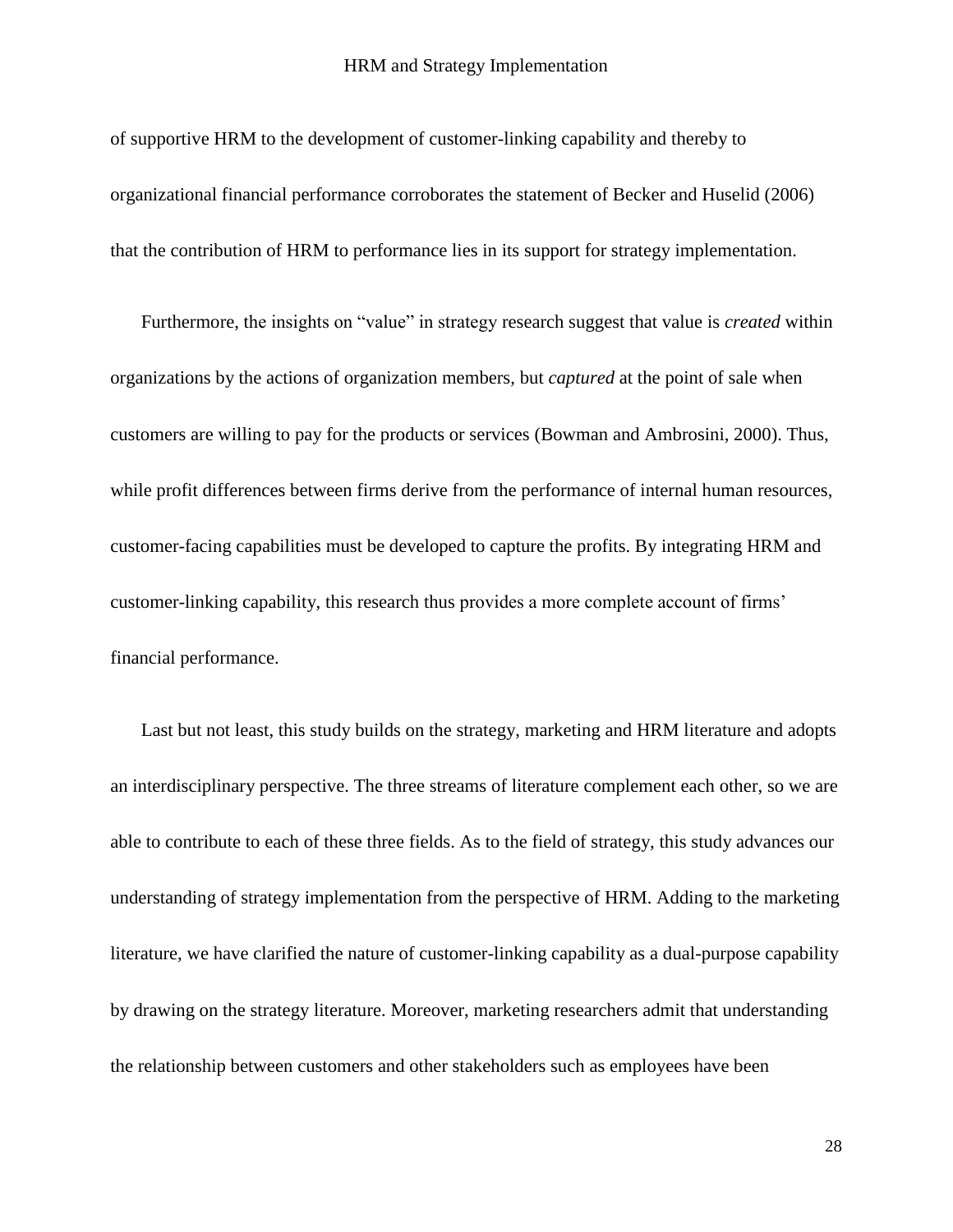neglected in the mainstream marketing literature [\(Payne and Holt, 2001\)](#page-37-12). This study investigates the relationship between serving customers and taking care of employees and addresses this limitation. Furthermore, HR scholars recognize that there is a tendency for HR researchers to confine their attention within the HR architecture which includes HR policies, practices, and employee outcomes [\(Becker and Huselid, 2006\)](#page-33-0). This study overcomes this shortcoming by introducing customer-facing capability. Thus, the interdisciplinary perspective has enabled us to contribute to multiple fields.

In addition to the theoretical contributions, this study carries useful practical implications. The most important message of this study is that HRM practices in an organization should be aligned with its strategic goals to enable their implementation. Organizations rely on employees to enact strategic goals. "Fit" HRM practices encourage appropriate employee attitudes and behaviours and facilitate strategy implementation [\(Becker and Huselid, 2006\)](#page-33-0). More specifically on the customer-oriented strategy, HRM practices taking care of employees would benefit the customers and ultimately benefit the organization. Indeed, many practitioners have made similar observations. J. Willard Marriott, the founder of the Marriott Corporation, for example, said that "take care of your people and they will take care of your customers". Hence, managers shall treat their employees as internal customers [\(Heskett et al., 2003\)](#page-35-1) and attend to their needs.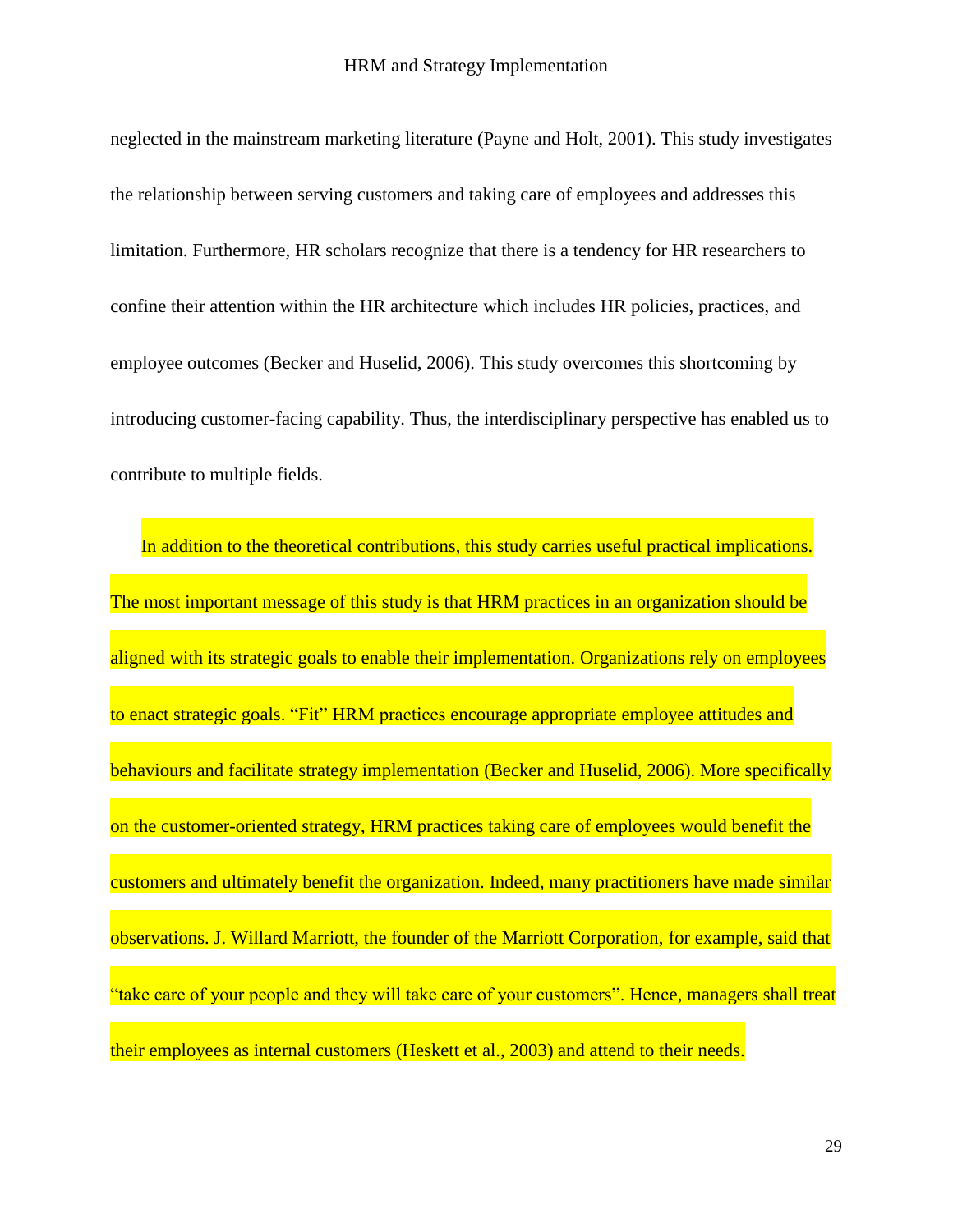Correspondingly, organizations may have employee satisfaction as an important indicator of managers' performance.

Another important message is that establishing close customer relationships is imperative to satisfying customers. For firms in fast-changing economies or industries, the importance of customer relationships may be all the more salient due to its role in capturing changing needs [\(Hooley et al., 2000\)](#page-35-13). Although firms have heavily invested in customer relationship management technology in recent years to collect customer data, the human factors in managing customer relationship shall not be ignored [\(Davenport et al., 2001\)](#page-34-5). In fact, it is the very human factors such as shared understanding of good customer-linking practices that make this capability particularly difficult to imitate.

# **Limitations and Avenues for Future Research**

Given these important theoretical and practical implications, this research may serve as a starting point for significant future enquiry. First of all, marketing researchers have advocated the integration of all organizational functions to build market-driven organizations [\(Vargo and](#page-39-6)  [Lusch, 2004\)](#page-39-6), because such integration will produce synergies and leverage the effect of each function. It would be theoretically relevant for future research to explore the interplay between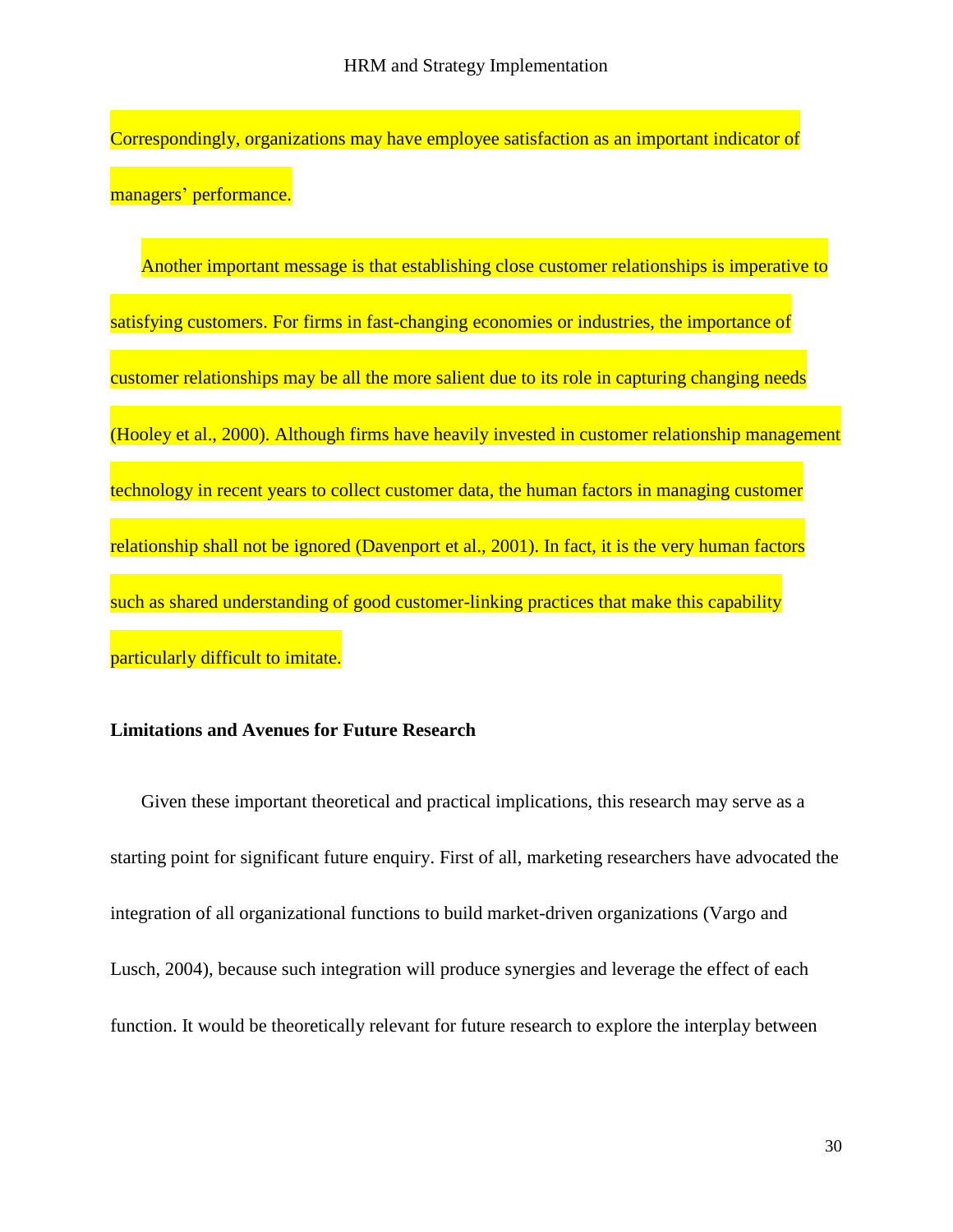HRM and other functions in enhancing market-related capabilities. This would necessarily entail an interdisciplinary approach, which has the potential to make novel and insightful contributions.

Second, we only focused on customer-linking capability due to its central role for customeroriented strategy. However, organizational capabilities are of infinite variety [\(Eisenhardt and](#page-34-4)  [Martin, 2000\)](#page-34-4) and their antecedents may vary depending on the specific type of capabilities. Because a substantial part of customer-linking capability is forged in the interactions between employees and customers and it is people-oriented in nature, HRM may exert a larger influence. To other capabilities HRM may be less relevant. Nevertheless, most organizational capabilities are constituted by routines in which people interact in established ways [\(Cyert and March, 1963\)](#page-34-16). Hence, we expect that HRM plays a role in the establishment of most organizational capabilities.

Third, the single informant and cross-sectional approach in data collection potentially leads to some limitations. One of them is the common method variance [\(Podsakoff et al., 2003\)](#page-37-15). Although statistical tests find that this is less likely a concern, future researchers should address this limitation in their research design. For example, multiple respondents could be asked to report on the constructs. Multiple respondents rating the same construct such as HRM can also reveal the variation of its adoption within an organization [\(Lepak and Snell, 2002\)](#page-36-15). For us, nevertheless, it was a trade-off between multiple respondents and sample size due to resource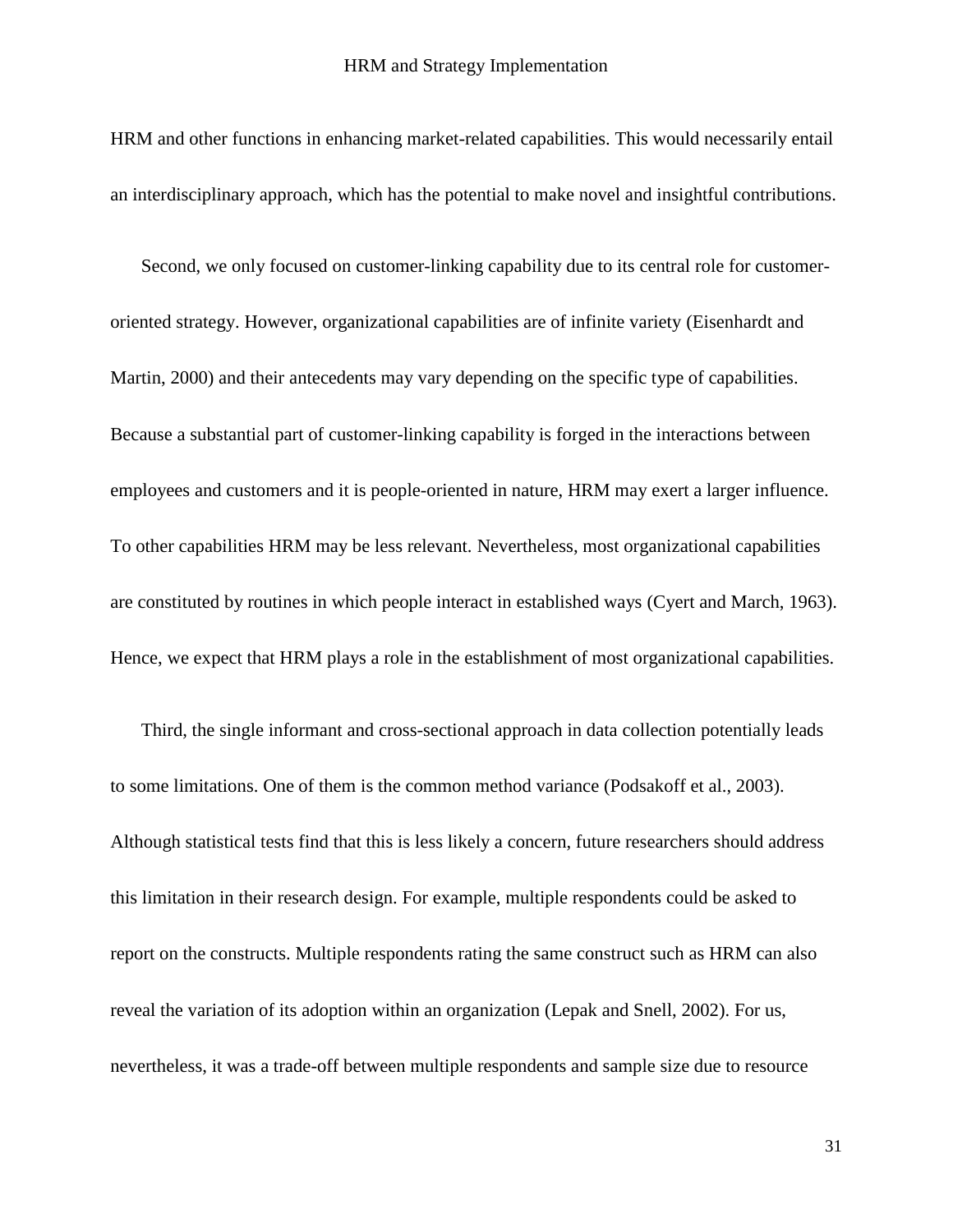constraints. To increase the statistical power, we chose to have a larger and richer sample. Alternatively, this limitation could be addressed by using objective performance data. Furthermore, the cross-sectional nature of the data means that customer-linking capability in this study measures the outcome of strategy implementation instead of the process. Longitudinal studies would allow researchers to examine the whole strategy implementation process and rule out reverse causality.

Finally, the supportive HRM measure in this study included only developmental performance appraisals and communication practices, although other HRM practices such as employee training and welfares can convey organizational supportiveness as well [\(Takeuchi,](#page-38-14)  [Chen and Lepak, 2009\)](#page-38-14). Future studies could include more HRM practices to construct a more comprehensive measure of supportive HRM. The findings of this study nonetheless indicate that a relative small set of HRM practices have the potential to yield a high return in terms of understanding customers.

In overall, our study examines the implication of customer-oriented strategy on HRM and answers the call of Becker and Huselid [\(2006\)](#page-33-0) for a fuller integration of strategic capabilities into strategic HRM theory. It lends support to the organizational capabilities theory and reveals that customer-linking capability can be a source of firm's competitive advantage. Our study thus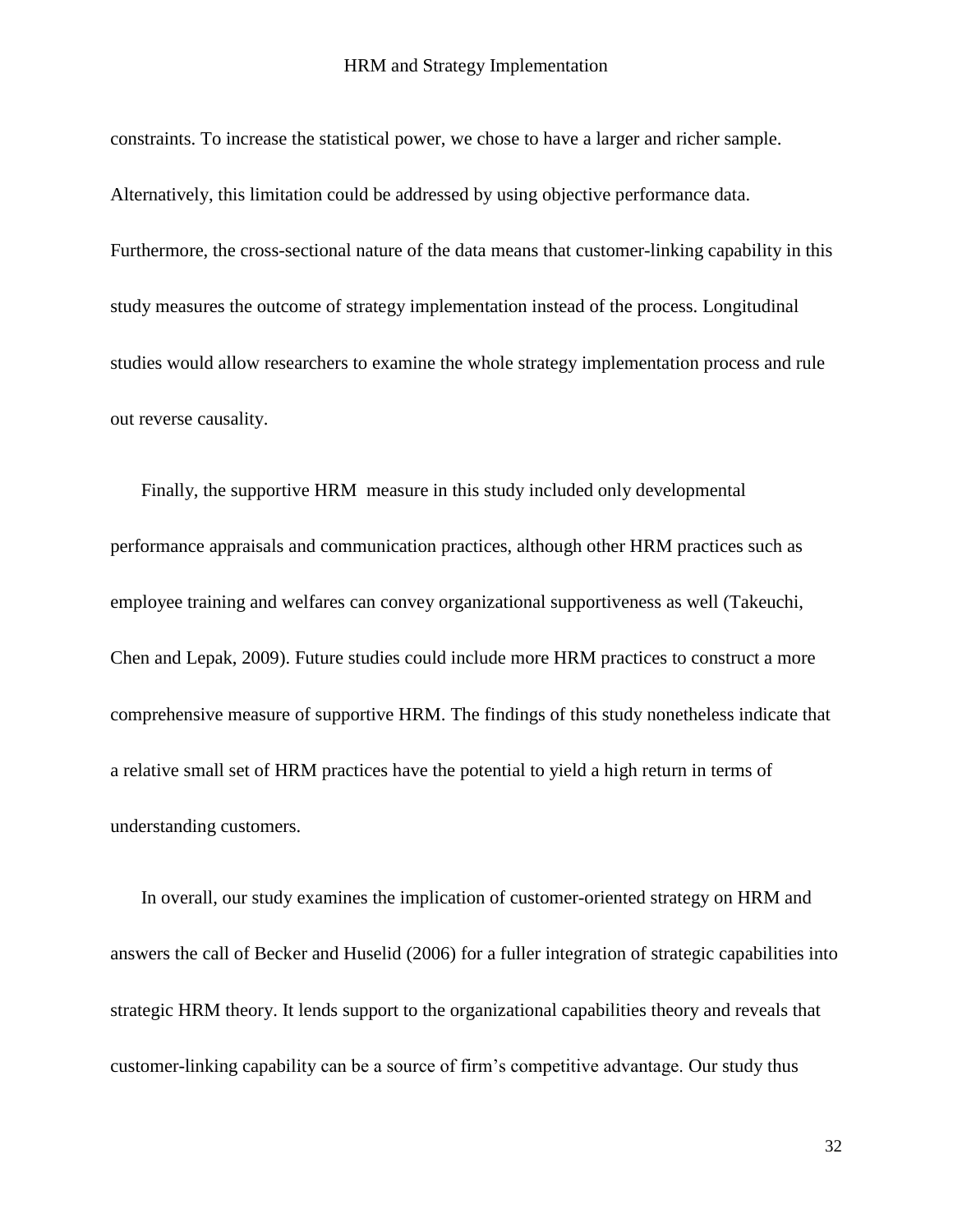makes contributions to the strategy management, HRM and marketing literatures and offers

practical implications for firms striving for excellence in serving their customers.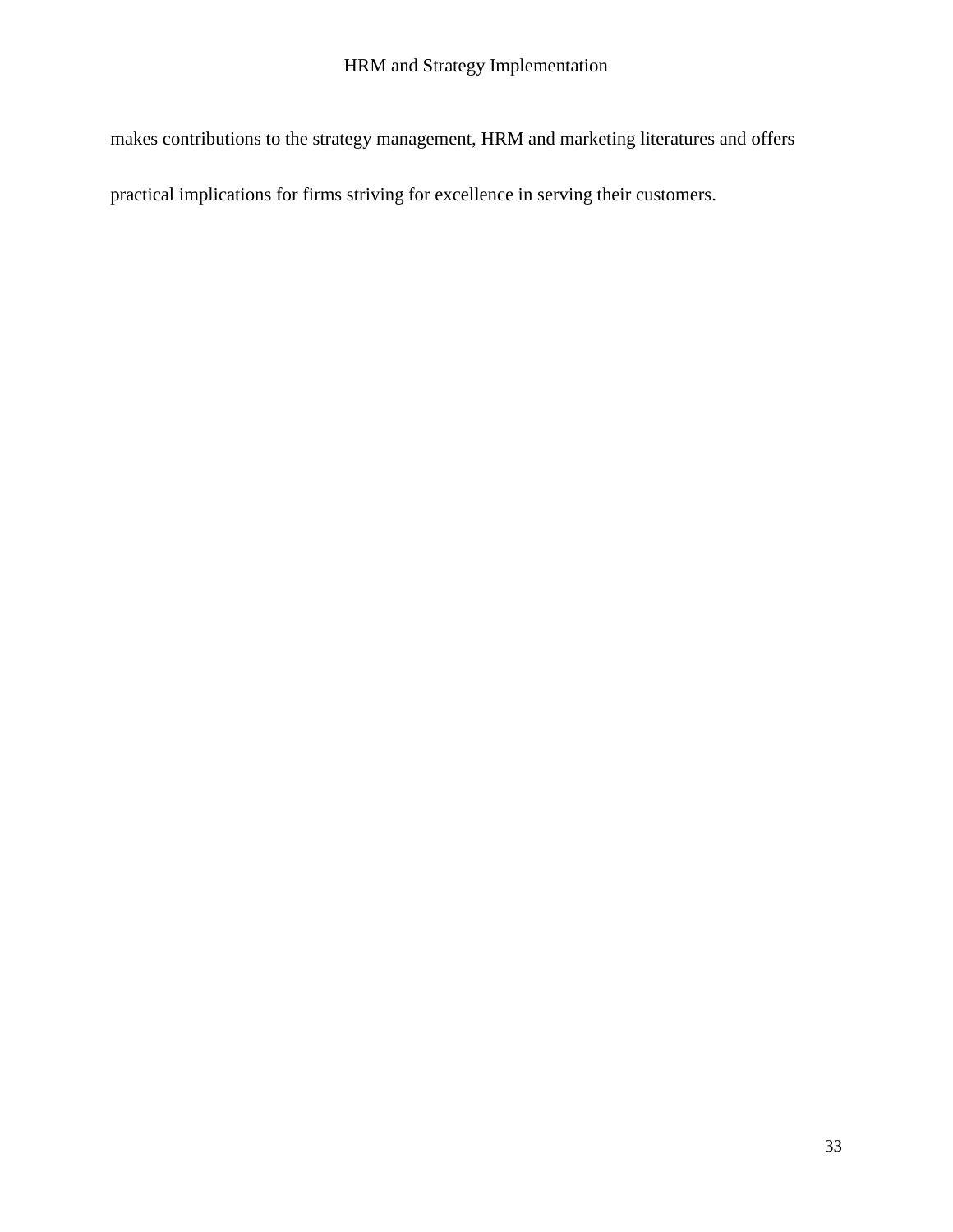## **References**

- <span id="page-33-9"></span>Allen, D. G., L. M. Shore and R. W. Griffeth (2003). 'The role of perceived organizational support and supportive human resource practices in the turnover process', *Journal of management,* **29**, pp. 99- 118.
- <span id="page-33-11"></span>Ambrosini, V., C. Bowman and N. Collier (2009). 'Dynamic capabilities: An exploration of how firms renew their resource base', *British Journal of Management,* **20**, pp. S9-S24.
- <span id="page-33-1"></span>Amit, R. and P. J. Schoemaker (1993). 'Strategic assets and organizational rent', *Strategic management journal,* **14**, pp. 33-46.
- <span id="page-33-13"></span>Anderson, J. C. and D. W. Gerbing (1988). 'Structural equation modeling in practice: A review and recommended two-step approach', *Psychological Bulletin,* **103**, pp. 411-423.
- <span id="page-33-6"></span>Bae, J. and J. J. Lawler (2000). 'Organizational and HRM strategies in Korea: Impact on firm performance in an emerging economy', *Academy of Management Journal,* **43**, pp. 502-517.
- <span id="page-33-2"></span>Barney, J. (1991). 'Firm Resources and Sustained Competitive Advantage', *Journal of management,* **17**, pp. 99-120.
- <span id="page-33-5"></span>Barney, J. B. (2001). 'Is the resource-based "view" a useful perspective for strategic management research? Yes', *Academy of management review,* **26**, pp. 41-56.
- <span id="page-33-4"></span>Barney, J. B. and P. M. Wright (1998). 'On becoming a strategic partner: The role of human resources in gaining competitive advantage', *Human Resource Management,* **37**, pp. 31-46.
- <span id="page-33-0"></span>Becker, B. E. and M. A. Huselid (2006). 'Strategic human resources management: where do we go from here?', *Journal of management,* **32**, pp. 898-925.
- <span id="page-33-8"></span>Berry, L. L. (1983). 'Relationship marketing '. In: L. L. Berry, L. Shostack and G. D. Upah (eds.), *Emerging Perspectives of Services Marketing.* pp. 25-28. Chicago: American Marketing Association.
- <span id="page-33-10"></span>Boswell, W. R. and J. W. Boudreau (2002). 'Separating the developmental and evaluative performance appraisal uses', *Journal of Business and Psychology,* **16**, pp. 391-412.
- <span id="page-33-14"></span>Bowman, C. and V. Ambrosini (2000). 'Value creation versus value capture: Towards a coherent definition of value in strategy', *British Journal of Management,* **11**, pp. 1-15.
- <span id="page-33-12"></span>Brislin, R. W. (1970). 'Back-translation for cross-cultural research', *Journal of Cross-Cultural Psychology,* **1**, pp. 185-216.
- <span id="page-33-3"></span>Buller, P. F. and G. M. McEvoy (2012). 'Strategy, human resource management and performance: Sharpening line of sight', *Human Resource Management Review,* **22**, pp. 43-56.
- <span id="page-33-7"></span>Camps, J. and R. Luna-Arocas (2012). 'A matter of learning: How human resources affect organizational performance', *British Journal of Management,* **23**, pp. 1-21.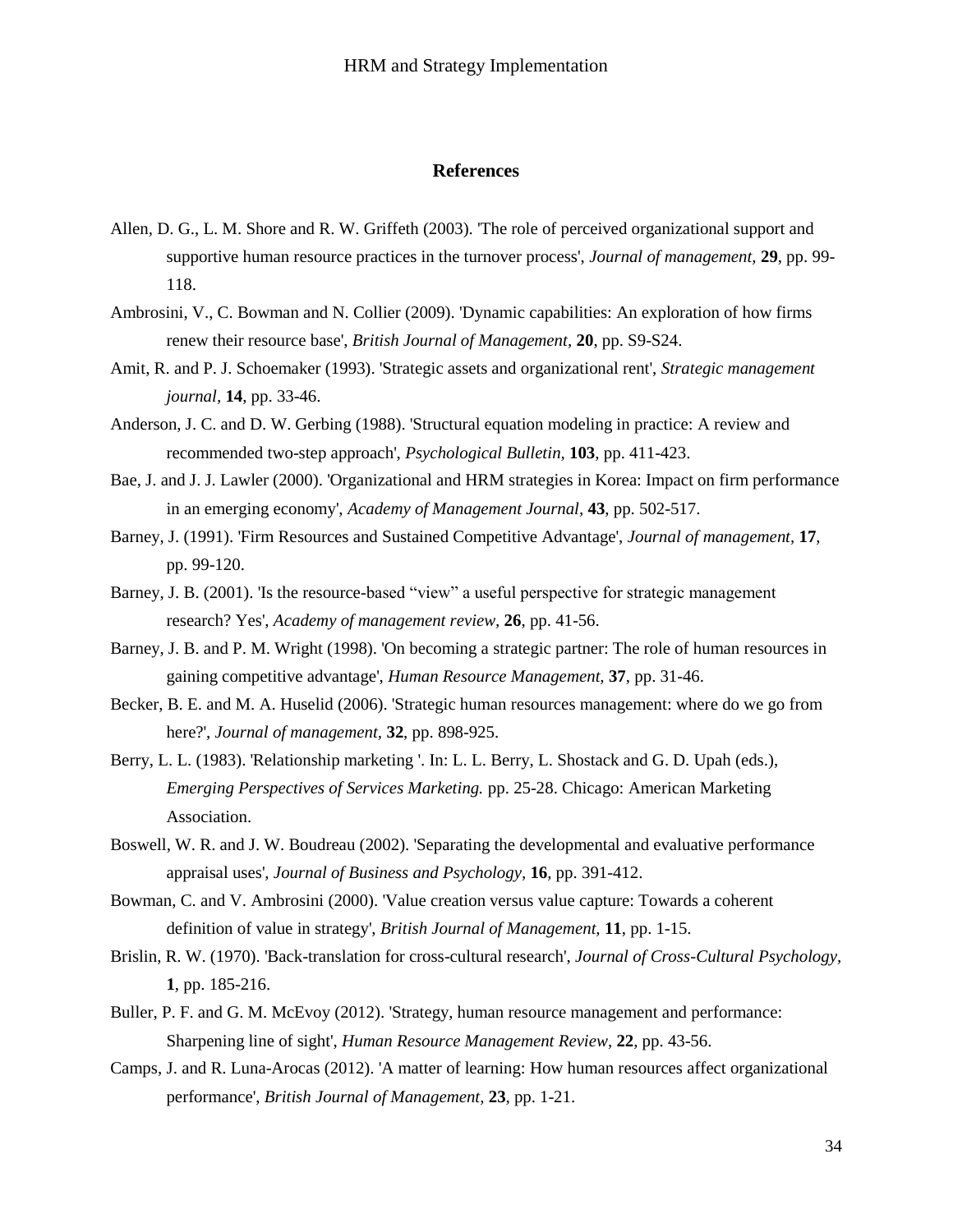- <span id="page-34-3"></span>Chadwick, C. and P. Cappelli (1999). 'Alternatives to generic strategy typologies in strategic human resource management', *Research in Personnel and Human Resource Management,* **4**, pp. 1-30.
- <span id="page-34-8"></span>Chadwick, C. and A. Dabu (2009). 'Human resources, human resource management, and the competitive advantage of firms: Toward a more comprehensive model of causal linkages', *Organization Science,* **20**, pp. 253-272.
- <span id="page-34-15"></span>Cheung, G. W. and R. B. Rensvold (2002). 'Evaluating goodness-of-fit indexes for testing measurement invariance', *Structural Equation Modelling,* **9**, pp. 233-255.
- <span id="page-34-0"></span>Chuang, C.-H. and H. Liao (2010). 'Strategic human resource management in service context: Taking care of business by taking care of employees and customers', *Personnel Psychology,* **63**, pp. 153-196.
- <span id="page-34-16"></span>Cyert, R. M. and J. G. March (1963). *A Behavioral Theory of the Firm,* Prentice-Hall, Englewood Cliffs, NJ.
- <span id="page-34-13"></span>Danneels, E. (2008). 'Organizational antecedents of second-order competences', *Strategic management journal,* **29**, pp. 519-543.
- <span id="page-34-5"></span>Davenport, T. H., J. G. Harris and A. K. Kohli (2001). 'How do they know their customers so well?', *Sloan Management Review,* **42**, pp. 63-74.
- <span id="page-34-1"></span>Day, G. S. (1994). 'The capabilities of market-driven organizations', *Journal of Marketing,* **58**, pp. 37-52.
- <span id="page-34-14"></span>Denrell, J., N. Arvidsson and U. Zander (2004). 'Managing knowledge in the dark: An empirical study of the reliability of capability evaluations', *Management science,* **50**, pp. 1491-1503.
- <span id="page-34-2"></span>Deshpandé, R., J. U. Farley and F. E. Webster Jr (1993). 'Corporate culture, customer orientation, and innovativeness in Japanese firms: a quadrad analysis', *Journal of Marketing*, pp. 23-37.
- <span id="page-34-10"></span>Easterby-Smith, M., M. A. Lyles and M. A. Peteraf (2009). 'Dynamic capabilities: current debates and future directions', *British Journal of Management,* **20**, pp. S1-S8.
- <span id="page-34-7"></span>Einsenberger, R., J. Cummings, S. Aemeli and P. Lynch (1997). 'Perceived organizational support, discretionary treatment, and job satisfaction', *Journal of Applied Psychology,* **82**, pp. 812-820.
- <span id="page-34-4"></span>Eisenhardt, K. and J. Martin (2000). 'Dynamic capabilities: What are they?', *Strategic management journal,* **21**, pp. 1105-1121.
- <span id="page-34-9"></span>Gibbons, R. and R. Henderson (2012). 'Relational contracts and organizational capabilities', *Organization science,* **23**, pp. 1350-1364.
- <span id="page-34-11"></span>Greenley, G. E. and G. R. Foxall (1997). 'Multiple stakeholder orientation in UK companies and the implications for company performance', *Journal of Management Studies,* **34**, pp. 259-284.
- <span id="page-34-12"></span>Greenley, G. E., G. J. Hooley and J. M. Rudd (2005). 'Market orientation in a multiple stakeholder orientation context: implications for marketing capabilities and assets', *Journal of Business Research,* **58**, pp. 1483-1494.
- <span id="page-34-6"></span>Gremler, D. D., K. P. Gwinner and S. W. Brown (2001). 'Generating positive word-of-mouth communication through customer-employee relationships', *International Journal of Service Industry Management,* **12**, pp. 44-59.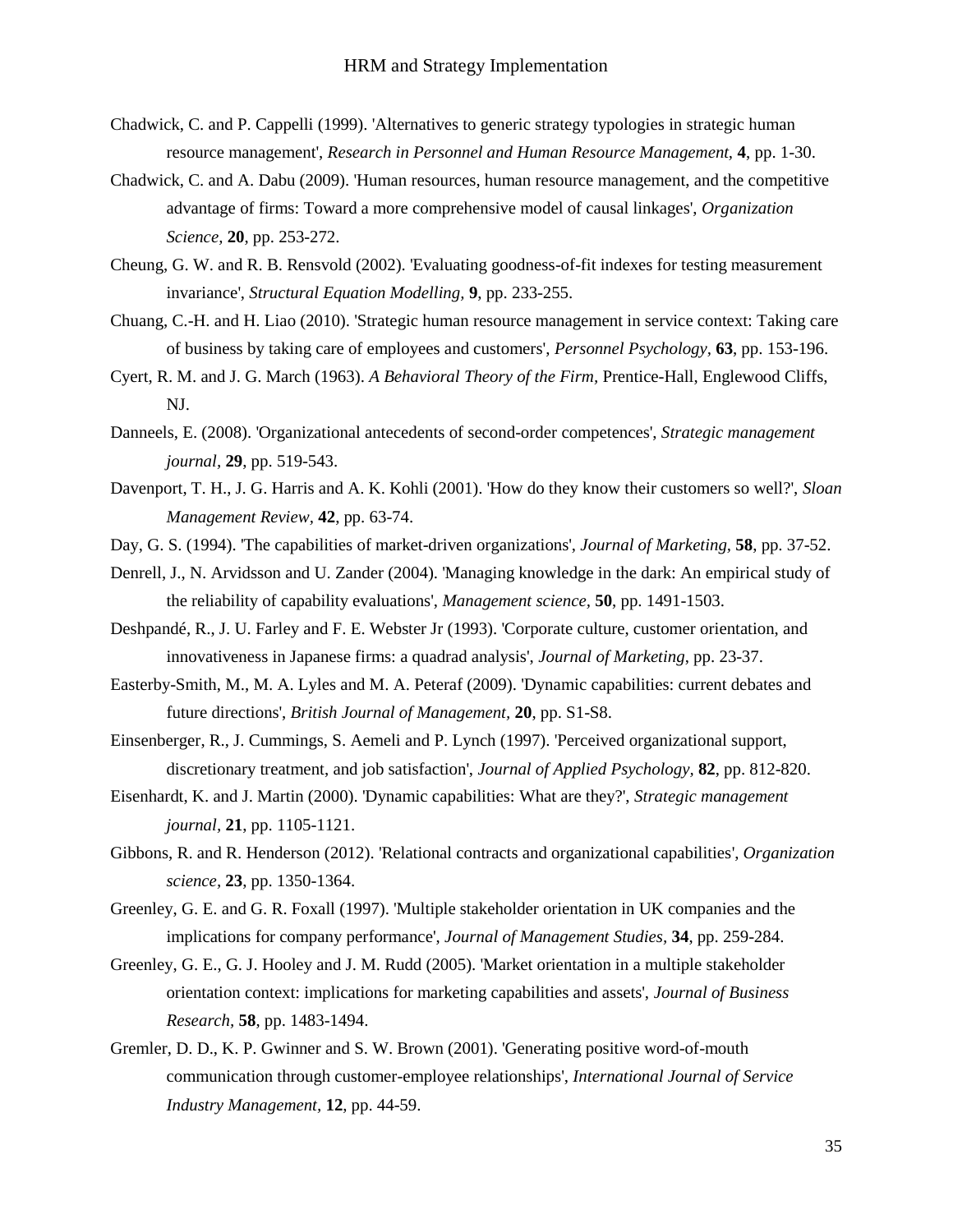- <span id="page-35-8"></span>Grönroos, C. (1994). 'From marketing mix to relationship marketing: Towards a paradigm shift in marketing', *Asia-Australia Marketing Journal,* **2**, pp. 9-29.
- <span id="page-35-12"></span>Guenzi, P. and G. Troilo (2006). 'Developing marketing capabilities for customer value creation through marketing–sales integration', *Industrial Marketing Management,* **35**, pp. 974-988.
- <span id="page-35-9"></span>Gummesson, E. (1994). 'Broadening and specifying relationship marketing', *Asia-Australia Marketing Journal,* **2**, pp. 31-43.
- <span id="page-35-6"></span>Guthrie, J. P., C. S. Spell and R. O. Nyamori (2002). 'Correlates and consequences of high involvement work practices: the role of competitive strategy', *International Journal of Human Resource Management,* **13**, pp. 183-197.
- <span id="page-35-10"></span>Harker, M. J. and J. Egan (2006). 'The past, present and future of relationship marketing', *Journal of Marketing Management,* **22**, pp. 215-242.
- <span id="page-35-11"></span>Harter, J. K., F. L. Schmidt and T. L. Hayes (2002). 'Business-unit-level relationship between employee satisfaction, employee engagement, and business outcomes: a meta-analysis', *Journal of Applied Psychology,* **87**, pp. 268-279.
- <span id="page-35-7"></span>Helfat, C. E., S. Finkelstein, W. Mitchell, M. A. Peteraf, H. Singh, D. J. Teece and S. Winter, G. (2007). *Dynamic Capabilities: Understanding Strategic Change in Organizations,* Blackwell Publishing, Malden, MA.
- <span id="page-35-5"></span>Helfat, C. E. and M. A. Peteraf (2003). 'The dynamic resource-based view: capabilities lifecyles', *Strategic management journal,* **24**, pp. 997-1010.
- <span id="page-35-3"></span>Helfat, C. E. and S. Winter, G. (2011). 'Untangling dynamic and operational capabilities: Strategy for the (n)ever-changing world', *Strategic management journal,* **32**, pp. 1243-1250.
- <span id="page-35-1"></span>Heskett, J. L., W. E. Sasser and L. A. Schlesinger (2003). *The Value Profit Chain: Treat Employees Like Customers and Customers Like Employees,* Free Press, New York, NY.
- <span id="page-35-2"></span>Hong, Y., H. Liao, J. Hu and K. Jiang (2013). 'Missing link in the service profit chain: A meta-analytic review of the antecedents, consequences, and moderator of service climate', *Journal of Applied Psychology,* **98**, pp. 237-267.
- <span id="page-35-13"></span>Hooley, G., T. Cox, J. Fahy, D. Shipley, J. Beracs, K. Fonfara and B. Snoj (2000). 'Market orientation in the transition economies of central Europe: Tests of the Narver and Slater market orientation scales', *Journal of Business Research,* **50**, pp. 273-285.
- <span id="page-35-14"></span>Hooley, G. J., J. Fahy, G. Greenley, J. Beracs, K. Fonfara and B. Snoj (2003). 'Market orientation in the service sector of the transition economies of central Europe', *European Journal of Marketing,* **37**, pp. 86-106.
- <span id="page-35-4"></span>Hooley, G. J., G. E. Greenley, J. W. Cadogan and J. Fahy (2005). 'The performance impact of marketing resources', *Journal of Business Research,* **58**, pp. 18-27.
- <span id="page-35-0"></span>Huselid, M. A., B. E. Becker and R. W. Beatty (2005). *The Workforce Scorecard: Managing Human Capital to Execute Strategy,* Harvard Business Press, Boston, MA.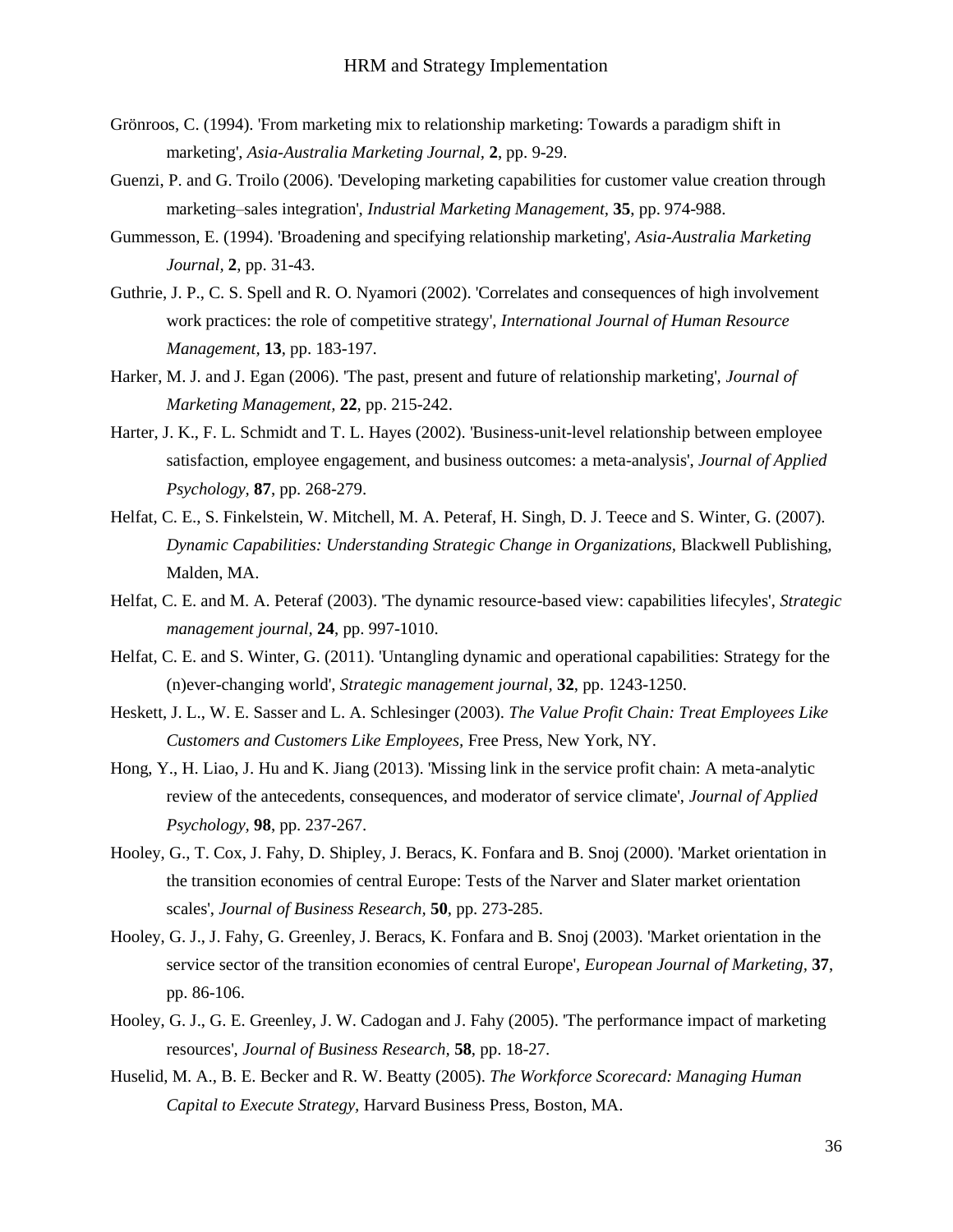- <span id="page-36-7"></span>Hutzschenreuter, T. and I. Kleindienst (2006). 'Strategy-process research: what have we learned and what is still to be explored', *Journal of management,* **32**, pp. 673-720.
- <span id="page-36-13"></span>James, L. R. and J. M. Brett (1984). 'Mediators, moderators, and tests for mediation', *Journal of Applied Psychology,* **69**, p. 307.
- <span id="page-36-3"></span>Kim, A. and C. Lee (2012). 'How does HRM enhance strategic capabilities? Evidence from the Korean management consulting industry', *International Journal of Human Resource Management,* **23**, pp. 126-146.
- <span id="page-36-2"></span>Krasnikov, A., S. Jayachandran and V. Kumar (2009). 'The impact of customer relationship management implementation on cost and profit efficiencies: evidence from the US commercial banking industry', *Journal of Marketing,* **73**, pp. 61-76.
- <span id="page-36-4"></span>Lado, A. A. and M. C. Wilson (1994). 'Human resource systems and sustained competitive advantage: A competency-based perspective', *Academy of Management Review,* **19**, pp. 699-727.
- <span id="page-36-15"></span>Lepak, D. P. and S. A. Snell (2002). 'Examining the human resource architecture: The relationships among human capital, employment, and human resource configurations', *Journal of management,* **28**, pp. 517-543.
- <span id="page-36-11"></span>Lepak, D. P., R. Takeuchi, N. L. Erhardt and S. Colakoglu (2006). 'Emerging perspectives on the relationship between HRM and performance'. In: R. J. Burke and C. L. Cooper (eds.), *The Human Resources Revolution: Research and Practice.* Oxford, UK: Elsevier.

<span id="page-36-9"></span>Levitt, T. (1969). *The Marketing Mode,* McGraw-Hill New York.

- <span id="page-36-0"></span>Liao, H. and M. Subramony (2008). 'Employee customer orientation in manufacturing organizations: Joint influences of customer proximity and the senior leadership team', *Journal of Applied Psychology,* **93**, pp. 317-328.
- <span id="page-36-14"></span>Lindell, M. K. and D. J. Whitney (2001). 'Accounting for common method variance in cross-sectional research designs', *Journal of Applied Psychology,* **86**, pp. 114-121.
- <span id="page-36-5"></span>Lopez-Cabrales, A., R. Valle and I. Herrero (2006). 'The contribution of core employees to organizational capabilities and efficiency', *Human Resource Management,* **45**, pp. 81-109.
- <span id="page-36-1"></span>Makadok, R. (2001). 'Toward a synthesis of the resource-based and dynamic-capability views of rent creation', *Strategic management journal,* **22**, pp. 387-401.
- <span id="page-36-8"></span>Mithas, S., M. S. Krishnan and C. Fornell (2005). 'Why do customer relationship management applications affect customer satisfaction?', *Journal of Marketing,* **69**, pp. 201-209.
- <span id="page-36-6"></span>Morris, S. S. and S. A. Snell (2011). 'Intellectual capital configurations and organizational capability: An empirical examination of human resource subunits in the multinational enterprise', *Journal of international business studies,* **42**, pp. 805-827.
- <span id="page-36-12"></span>Muthén, L. K. and B. O. Muthén (1998-2010). *Mplus User's Guide,* Muthén & Muthén, Los Angeles, CA.
- <span id="page-36-10"></span>Nambisan, S. (2002). 'Designing virtual customer environments for new product development: Toward a theory', *Academy of management review,* **27**, pp. 392-413.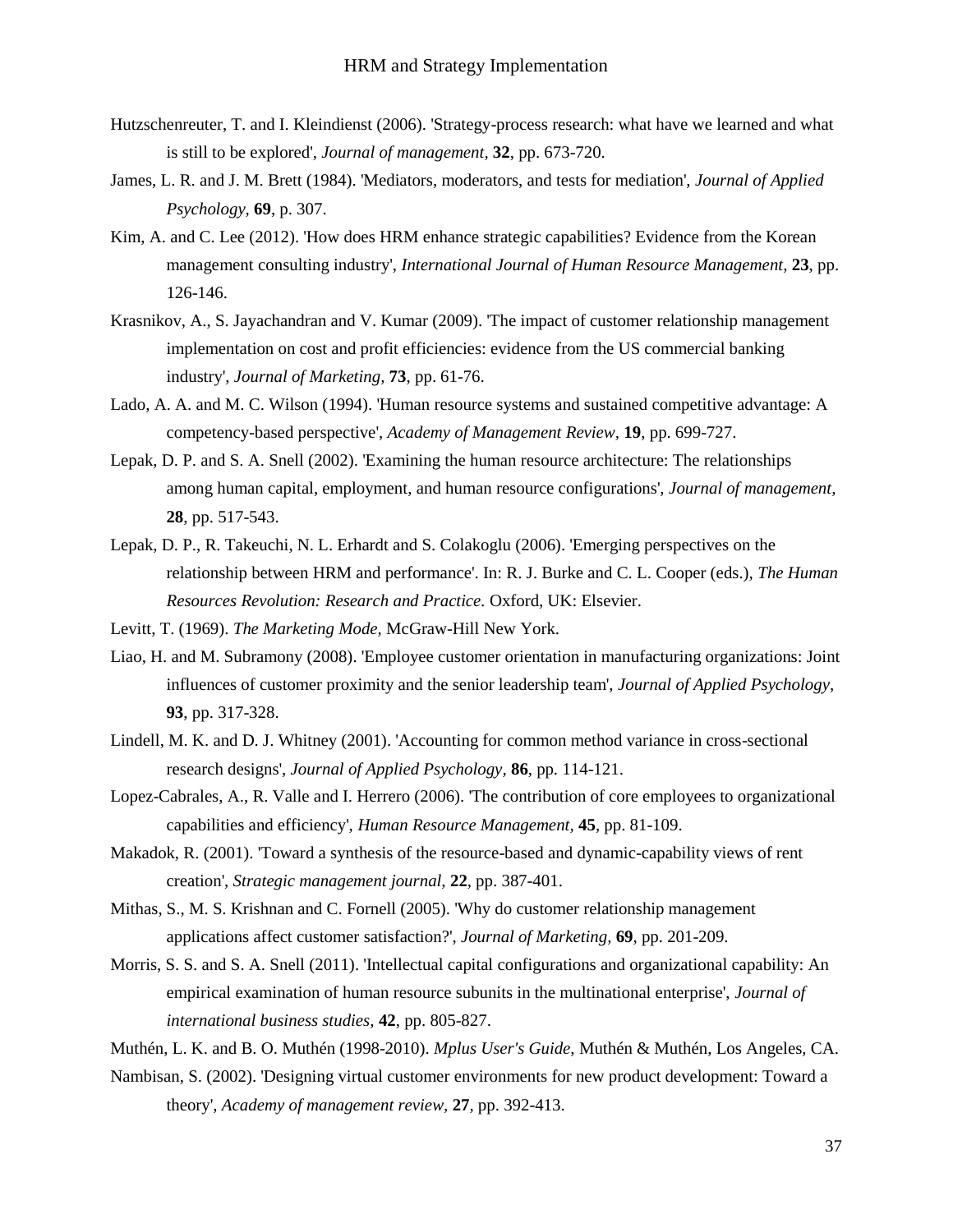- <span id="page-37-0"></span>Narver, J. C. and S. F. Slater (1990). 'The effect of a market orientation on business profitability', *Journal of Marketing,* **54**, pp. 20-35.
- <span id="page-37-3"></span>Nelson, R. R. and S. Winter, G. (1982). *An Evolutionary Theory of Economic Change,* Belknap Press, Cambridge, MA.
- <span id="page-37-2"></span>Nishii, L. H., D. P. Lepak and B. Schneider (2008). 'Employee attributions of the "why" of HR practices: Their effects on employee attitudes and behaviors, and customer satisfaction', *Personnel Psychology,* **61**, pp. 503-545.
- <span id="page-37-8"></span>Noble, C. H. (1999). 'The eclectic roots of strategy implementation research', *Journal of Business Research,* **45**, pp. 119-134.
- <span id="page-37-1"></span>Noe, R. A., J. R. Hollenbeck, B. Gerhart and P. M. Wright (2005). *Human Resource Management: Gaining a Competitive Advantage,* McGraw-Hill, Boston.
- <span id="page-37-6"></span>Paauwe, J. (2004). *HRM and Performance: Achieving Long-Term Viability*, Oxford University Press, Oxford.
- <span id="page-37-7"></span>Park, H. J., T. M. Gardner and P. Wright (2004). 'HR practices or HR capabilties: which matters? Insights from the Asia Pacific region', *Asia Pacific Journal of Human Resources,* **42**, pp. 260-273.
- <span id="page-37-5"></span>Payne, A. and P. Frow (2005). 'A strategic framework for customer relationship management', *Journal of Marketing,* **69**, pp. 167-176.
- <span id="page-37-12"></span>Payne, A. and S. Holt (2001). 'Diagnosing customer value: Integrating the value process and relationship marketing', *British Journal of Management,* **12**, pp. 159-182.
- <span id="page-37-15"></span>Podsakoff, P. M., S. B. MacKenzie, J.-Y. Lee and N. P. Podsakoff (2003). 'Common method biases in behavioral research: a critical review of the literature and recommended remedies', *Journal of Applied Psychology,* **88**, p. 879.
- <span id="page-37-9"></span>Porter, M. E. (1985). *Competitive Advantage: Creating and Sustaining Superior Performance*, Free Press, New York, NY.
- <span id="page-37-10"></span>Porter, M. E. (1996). 'What is strategy?', *Harvard Business Review,* **74**, pp. 61-78.
- <span id="page-37-11"></span>Prahalad, C. K. and G. Hamel (1990). 'The core competence of the corporation', *Harvard Business Review,* **78**, pp. 79-87.
- <span id="page-37-4"></span>Rapp, A., K. J. Trainor and R. Agnihotri (2010). 'Performance implications of customer-linking capabilities: Examining the complementary role of customer orientation and CRM technology', *Journal of Business Research,* **63**, pp. 1229-1236.
- <span id="page-37-14"></span>Rigby, D. K., F. F. Reichheld and P. Schefter (2002). 'Avoid the four perils of CRM', *Harvard Business Review,* **80**, pp. 101-109.
- <span id="page-37-13"></span>Riggle, R. J., D. R. Edmondson and J. D. Hansen (2009). 'A meta-analysis of the relationship between perceived organizational support and job outcomes: 20 years of research', *Journal of Business Research,* **62**, pp. 1027-1030.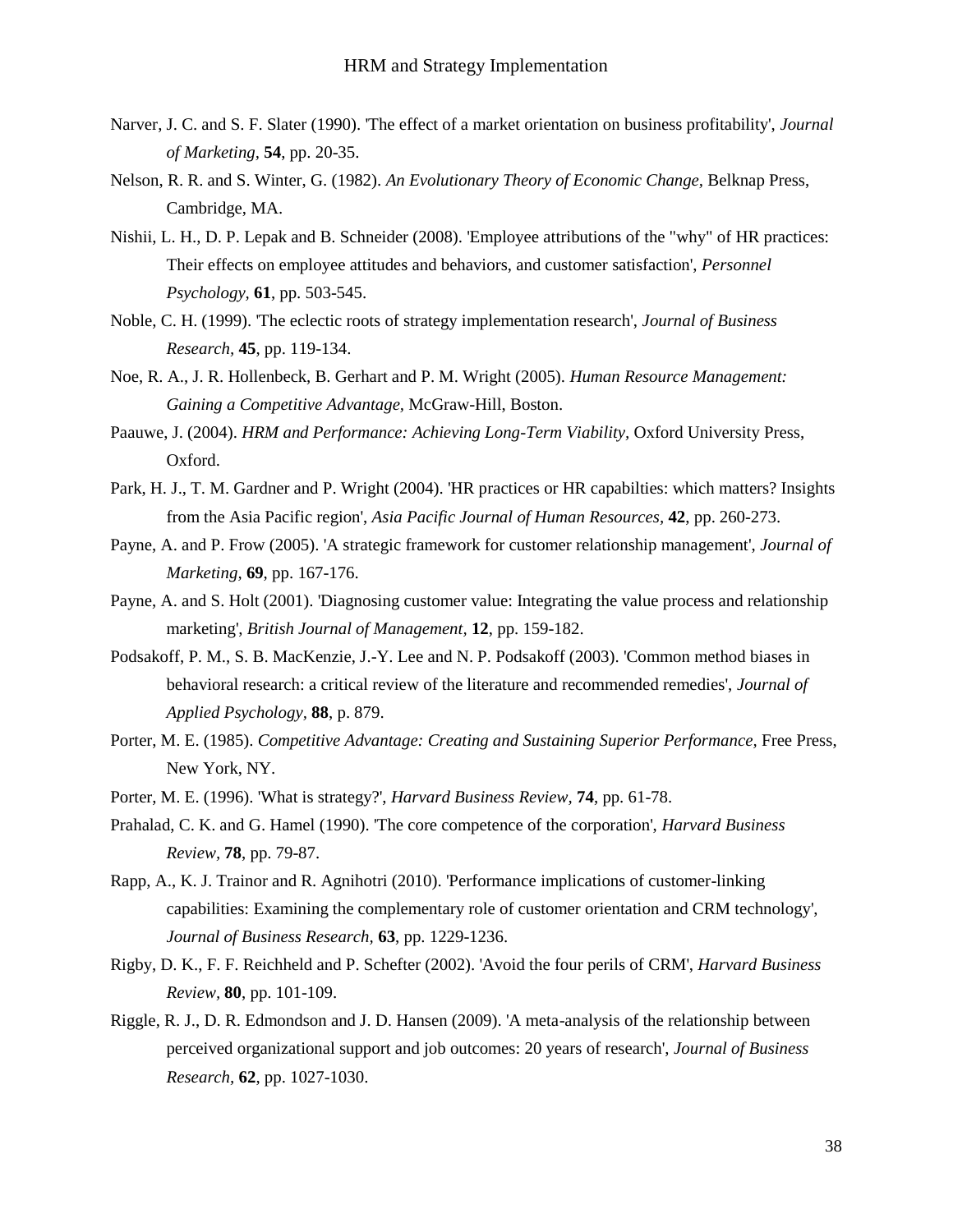- <span id="page-38-4"></span>Ruekert, R. W. (1992). 'Developing a market orientation: an organizational strategy perspective', *International Journal of Research in Marketing,* **9**, pp. 225-245.
- <span id="page-38-12"></span>Salancik, G. R. and J. Pfeffer (1977). 'An examination of need-satisfaction models of job attitudes', *Administrative Science Quarterly,* **22**, pp. 427-456.
- <span id="page-38-6"></span>Schneider, B. and D. E. Bowen (1985). 'Employee and customer perceptions of service in banks: Replication and extension', *Journal of Applied Psychology,* **70**, p. 423.
- <span id="page-38-8"></span>Schneider, B. and D. E. Bowen (1995). *Winning the Service Game,* Harvard Business School Press, Boston, MA.
- <span id="page-38-9"></span>Schneider, B., M. G. Ehrhart, D. M. Mayer, J. L. Saltz and K. Niles-Jolly (2005). 'Understanding organization-customer links in service settings', *Academy of Management Journal,* **48**, pp. 1017- 1032.
- <span id="page-38-10"></span>Schneider, B., S. S. White and M. C. Paul (1998). 'Linking service climate and customer perceptions of service quality: Tests of a causal model', *Journal of Applied Psychology,* **83**, pp. 150-163.
- <span id="page-38-2"></span>Schuler, R. S. and S. E. Jackson (1987). 'Linking competitive strategies with human resource management practices', *Academy of Management Executive,* **1**, pp. 207-219.
- <span id="page-38-11"></span>Sin, L. Y. M., A. C. B. Tse, O. H. M. Yau, R. P. M. Chow and J. S. Y. Lee (2005). 'Market orientation, relationship marketing orientation, and business performance: the moderating effects of economic ideology and industry type', *Journal of International Marketing,* **13**, pp. 36-57.
- <span id="page-38-13"></span>Slater, S. F. and J. C. Narver (1994). 'Does competitive environment moderate the market orientationperformance relationship?', *Journal of Marketing,* **58**, pp. 46-55.
- <span id="page-38-7"></span>Smidts, A., A. T. H. Pruyn and C. B. Van Riel (2001). 'The impact of employee communication and perceived external prestige on organizational identification', *Academy of Management Journal,* **44**, pp. 1051-1062.
- <span id="page-38-0"></span>Srivastava, R. K., T. A. Shervani and L. Fahey (1998). 'Market-based assets and shareholder value: A framework for analysis', *Journal of Marketing,* **62**, pp. 2-18.
- <span id="page-38-1"></span>Storbacka, K., T. Strandvik and C. Grönroos (1994). 'Managing customer relationships for profit: the dynamics of relationship quality', *International Journal of Service Industry Management,* **5**, pp. 21-38.
- <span id="page-38-5"></span>Swift, R. S. (2000). *Accelerating Customer Relationships: Using CRM and Relationship Technologies,*  Prentice Hall, Upper Saddle River, NJ.
- <span id="page-38-14"></span>Takeuchi, R., G. Chen and D. P. Lepak (2009). 'Through the looking glass of a social system: Cross-level effects of the high-performance work systems on employees' attitudes', *Personnel Psychology,* **62**, pp. 1-29.
- <span id="page-38-3"></span>Teece, D. J., G. Pisano and A. Shuen (1997). 'Dynamic capabilities and strategic management', *Strategic management journal,* **18**, pp. 509-533.